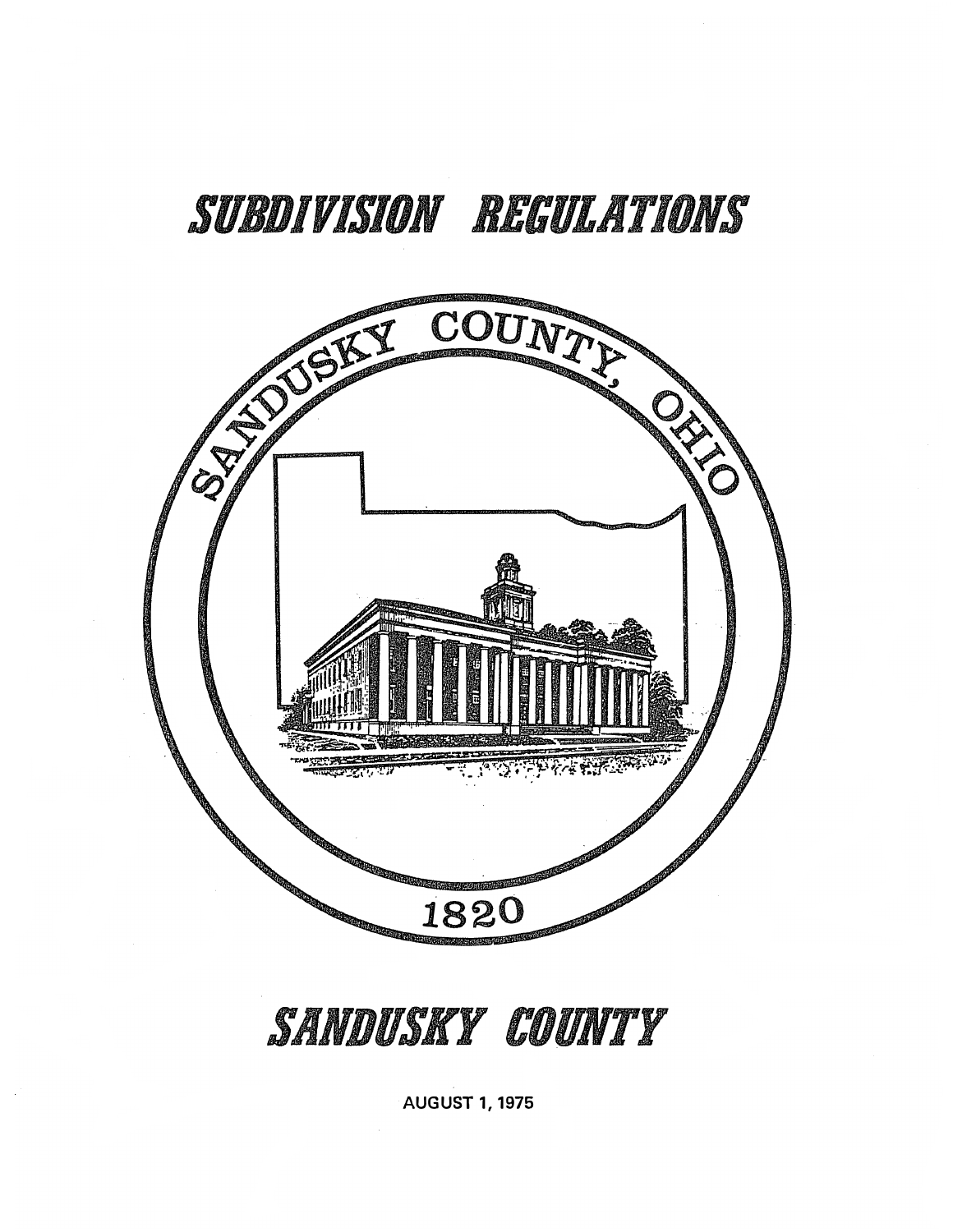## FOREWORD\_

The subdivision of large tracts of land into small parcels for sale to the public is the traditional method of providing the necessary building lots to accommodate community growth. The care with which this growth is shaped will have far reaching effects on the health, welfare and safety of the residents living in the newly developed areas and also those living in the remainder of Sandusky County.

The Sandusky County Regional Planning Commission has the responsibility of requiring that subdividers comply with reasonable standards for development of the unincorporated areas and insuring that all proposed developments are coordinated with the Regional Development Plan of Sandusky County. To this end, the Planning Commission had developed Subdivision Regulations in 1966, which are intended to provide a common ground of understanding and sound working relationships between the Planning Commission and its staff representing the county government on the one hand, and. the land subdivider on the other. These Regulations were revised in 1975 to insure that modern subdivision regulation standards are being enforced.

Regulations for control of land subdivision call for understanding and cooperation between the land owner and the government concerned. The subdivision of land not only affects the immediate return to the investor and the value of the land on which he may wish to build, but it also involves the interests of adjacent land owners as well as the public. Technical aspects emphasized in these regulations are necessary to help the county government fulfill its role as protector of the interests of the public while simultaneously helping the subdivider to receive full consideration of his interests and responsibilities.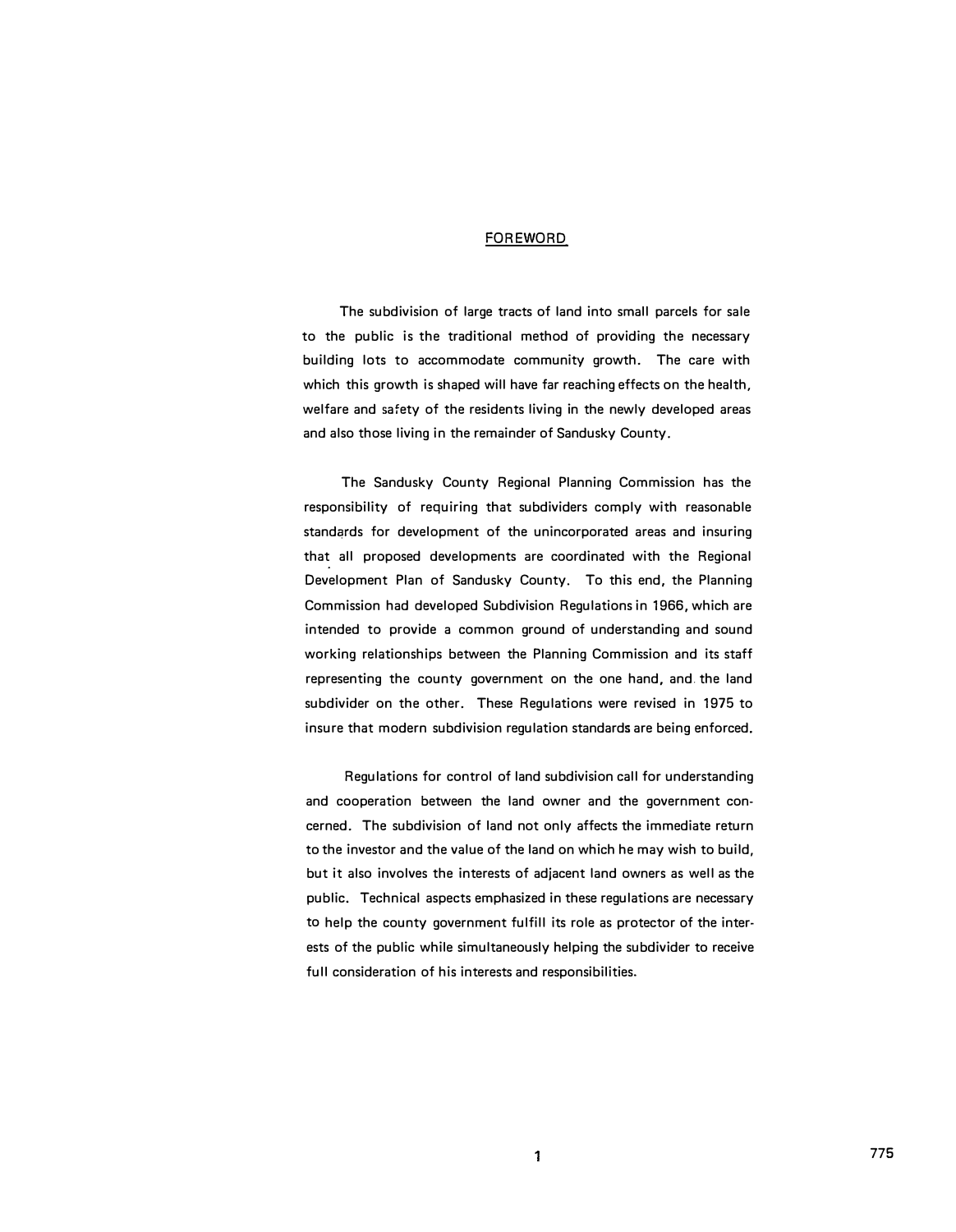# BOARD OF SANDUSKY COUNTY COMMISSIONERS

J. Robert Martin, Chairman

Edward J. Sours **Robert W. Roush** 

#### SUBDIVISION REGULATIONS REVISION COMMITTEE

Jack Battles Roman E. Beier Arthur 0. Dittman

Robert J. Hoffman Howard R. King James Klingman

H. Lee McNeeley, Jr. Frank A. Schneider, Jr. Thomas C. Stout

#### SANDUSKY COUNTY REGIONAL PLANNING COMMISSION

Glenn R. Amon Andrew Applehans Robert G. Auxter Albert J. Beier Roman E. Beier David R. Binnig Paul E. Bowe Raymond B. Bucher Luke Christmas D. LaMar Christy, Jr. Jeanne Cole Robert J. Hoffman E. Gail Jones Kenneth W. Kerik Howard R. King Arthur Larson Charles M. Little Cecil G. Long H. Lee McNeeley, Jr. Glenn Maddy J. Robert Martin

Leo A. Miller Beeker Neeb Clarence Parks Herb Redding John Rettig Robert W. Roush Donald L. Sachs Arthur G. Sandwisch Harry A. Sargeant, Jr. Raymond Schindler Richard Schlea Frank A. Schneider, Jr. Donald E. Shaffer Zene J. Smith Edward J. Sours Fred Stetzel Donald F. Stricker Conrado Valle, Jr. Francis J. Vandersluis Robert F. Whitehead Carroll H. Wood

#### STAFF

John J. Plahovinsak Executive Director Marg Lombardo **Secretary**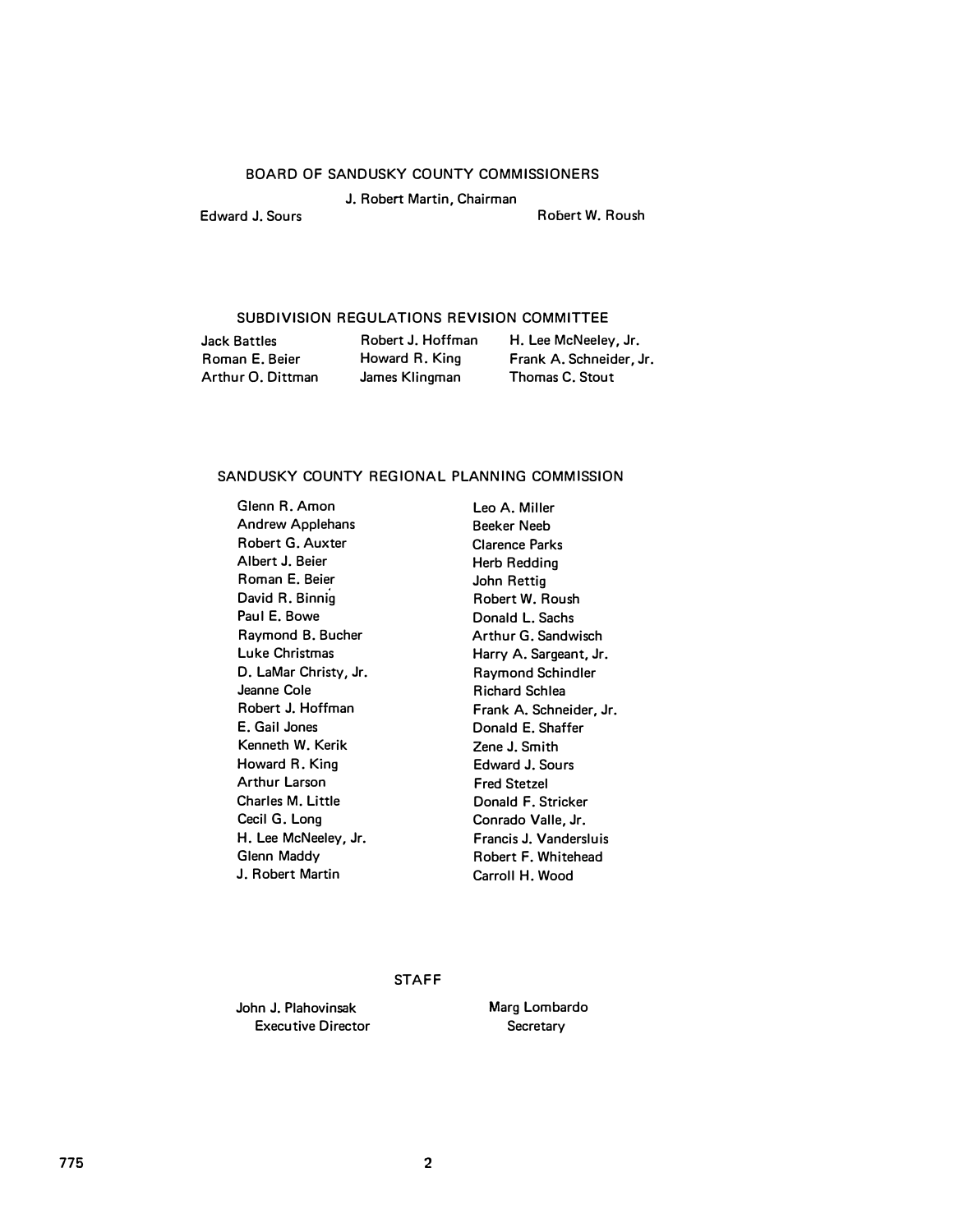Originally Adopted by the SANDUSKY COUNTY PLANNING COMMISSION August 29, 1966

Originally Adopted by Resolution of the BOARD OF COUNTY COMMISSIONERS November 15, 1966

Originally Certified to the SANDUSKY COUNTY RECORDER January 5, 1967

Revised by Resolution of the SANDUSKY COUNTY REGIONAL PLANNING COMMISSION March 10, 1975

> Revised by Resolution of the BOARD OF COUNTY COMMISSIONERS May 20, 1975

 $\hat{\mathbf{z}}$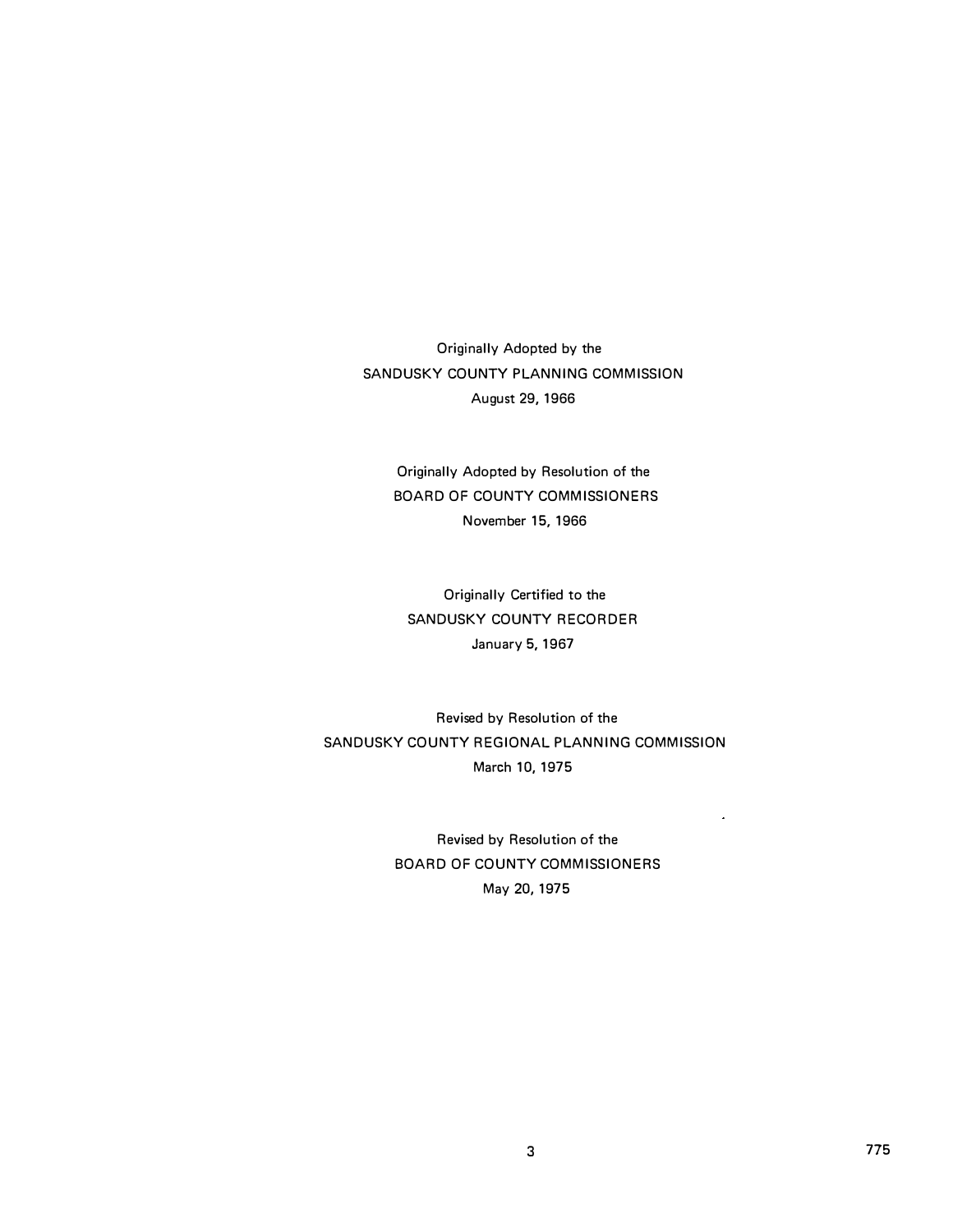# **TABLE OF CONTENTS**

| Article        | Subject<br><b>GENERAL PROVISIONS</b> .<br>Section<br>1.<br>2 <sub>1</sub><br>3.<br>4.<br>5.<br>6.<br>7.<br>8.<br>9.<br>10.<br>11. | Page<br>5<br>and the contract of the con-<br>5<br>Area of Jurisdiction<br>5<br>Short Title $\ldots$ $\ldots$ $\ldots$ $\ldots$<br>5<br>Purpose and Interpretation<br>$\mathbf{z} = \mathbf{z} + \mathbf{z}$ .<br>Effective Date<br>6<br>Scope and Validity $\ldots$ , $\ldots$<br>6<br>Authority and Administration<br>6<br>$\mathcal{L}^{\text{max}}$<br>$\ddot{\phantom{0}}$<br>$\mathbf{r}$<br>$\sim$<br>$\mathbb{Z}$<br>Jurisdiction<br>7<br>$\mathbf{r}$ . The set of the set of the set of the set of the set of the set of the set of the set of the set of the set of the set of the set of the set of the set of the set of the set of the set of the set of the set of t<br>$\sim$<br>Deed Transfer<br>8<br>$\mathcal{L}^{\mathcal{L}}$<br>Variances and Exceptions (enterprise on the contract of the contract of the contract of the contract of the contract of the contract of the contract of the contract of the contract of the contract of the contract of the co<br>8<br>Amendments<br>9<br>$\Delta$<br>Public Hearing<br>9<br>$\mathbf{r}$ , $\mathbf{r}$ , $\mathbf{r}$ , $\mathbf{r}$ , $\mathbf{r}$ , $\mathbf{r}$ , $\mathbf{r}$ , $\mathbf{r}$ , $\mathbf{r}$ , $\mathbf{r}$ |
|----------------|-----------------------------------------------------------------------------------------------------------------------------------|-------------------------------------------------------------------------------------------------------------------------------------------------------------------------------------------------------------------------------------------------------------------------------------------------------------------------------------------------------------------------------------------------------------------------------------------------------------------------------------------------------------------------------------------------------------------------------------------------------------------------------------------------------------------------------------------------------------------------------------------------------------------------------------------------------------------------------------------------------------------------------------------------------------------------------------------------------------------------------------------------------------------------------------------------------------------------------------------------------------------------------------------------------------------------------------------------------|
| $\mathbf{H}$   | DEFINITIONS                                                                                                                       | 10<br>$\cdot$ $\cdot$ $\cdot$                                                                                                                                                                                                                                                                                                                                                                                                                                                                                                                                                                                                                                                                                                                                                                                                                                                                                                                                                                                                                                                                                                                                                                         |
| $\mathbf{III}$ | PROCEDURE.<br>Section<br>1.<br>2.<br>3.<br>4.                                                                                     | 14<br>المنابذ المنابذ المنابذ المنابي المنابذ المنابذ المناب<br>Submission of Preliminary Plan (Containing the contact of the contact of the contact of the substitution of the<br>14<br>Preliminary Plan Content and Supplementary Information.<br>15<br>Approval of Preliminary Plan<br>17<br>Preapproval of the Final Plat<br>17                                                                                                                                                                                                                                                                                                                                                                                                                                                                                                                                                                                                                                                                                                                                                                                                                                                                   |
| IV             | Section<br>1.<br>2.<br>3.<br>4.<br>5.<br>٠6.<br>7.<br>8.<br>9.<br>10.<br>11.<br>12.                                               | MINIMUM REQUIRED IMPROVEMENTS<br>20<br>General<br>20<br>Street Improvements<br>20<br>$\mathbf{L}$ and $\mathbf{L}$<br>$\begin{array}{cccccccccccccc} \bullet & \bullet & \bullet & \bullet & \bullet & \bullet & \bullet & \bullet & \bullet & \bullet & \bullet \end{array}$<br>Sidewalks<br>21<br>$\mathbf{r}$ and $\mathbf{r}$ and $\mathbf{r}$ and $\mathbf{r}$ and $\mathbf{r}$<br>Drainage<br>22<br>22<br>Monuments<br>$\mathbf{L}^{\text{max}}$ and $\mathbf{L}^{\text{max}}$<br>23<br><b>Street Name Signs</b><br>$\mathbf{r}$<br>$\mathbf{1}^{\prime}$ , $\mathbf{1}^{\prime}$ , $\mathbf{1}^{\prime}$ , $\mathbf{1}^{\prime}$<br>$\mathbf{v} = \mathbf{v}$ .<br>$\sim$<br>Waterlines<br>23<br>Sanitary Sewers<br>24<br>Other Improvements<br>24<br>$\mathbf{r}$ , $\mathbf{r}$ , $\mathbf{r}$ , $\mathbf{r}$ , $\mathbf{r}$ , $\mathbf{r}$ , $\mathbf{r}$ , $\mathbf{r}$<br>24<br>Improvements Bond<br>and the company of the company of<br>Provisions For Maintenance and Operation<br>25<br>$\mathbf{r}$ , $\mathbf{r}$ , $\mathbf{r}$ , $\mathbf{r}$ , $\mathbf{r}$<br>Variances<br>25<br>$\mathbf{r}$<br>$\mathbf{r}$                                                                   |
| v              | Section<br>1.<br>2.<br>3.<br>4.                                                                                                   | SUBDIVISION DESIGN STANDARDS<br>26<br>$\mathbf{r}$ . The set of the set of the set of the set of the set of the set of the set of the set of the set of the set of the set of the set of the set of the set of the set of the set of the set of the set of the set of t<br>26<br>General<br>Streets<br>26<br>Building Lines and Easements<br>29<br>30<br>Public Sites and Open Space.<br>$\mathbf{r}$ , $\mathbf{r}$ , $\mathbf{r}$ , $\mathbf{r}$ , $\mathbf{r}$ , $\mathbf{r}$                                                                                                                                                                                                                                                                                                                                                                                                                                                                                                                                                                                                                                                                                                                      |
| VI             | <b>ENFORCEMENT</b><br>Section<br>1.<br>2.<br>3.<br>4.<br>5.<br>6.<br>7.                                                           | 31<br>$\mathcal{A}=\mathcal{A}=\mathcal{A}=\mathcal{A}$ .<br>Recording of a Plat<br>31<br>Sale of Land Within Subdivisions<br>31<br>and a strain and a strain and a<br>31<br>Permits<br><b>All All Angel</b><br>$\sim$<br>31<br>Revision of Plat After Approval.<br>Fees.<br>31<br>32<br><b>Penalties</b><br>the contract of the contract of the contract of the contract of the contract of the contract of the contract of<br>33<br>Validity,<br>$\mathbf{u} = \mathbf{u} + \mathbf{u} + \mathbf{u} + \mathbf{u} + \mathbf{u} + \mathbf{u}$                                                                                                                                                                                                                                                                                                                                                                                                                                                                                                                                                                                                                                                         |

 $\mathcal{L}^{\mathcal{L}}$  $\mathcal{A}^{\mathcal{A}}$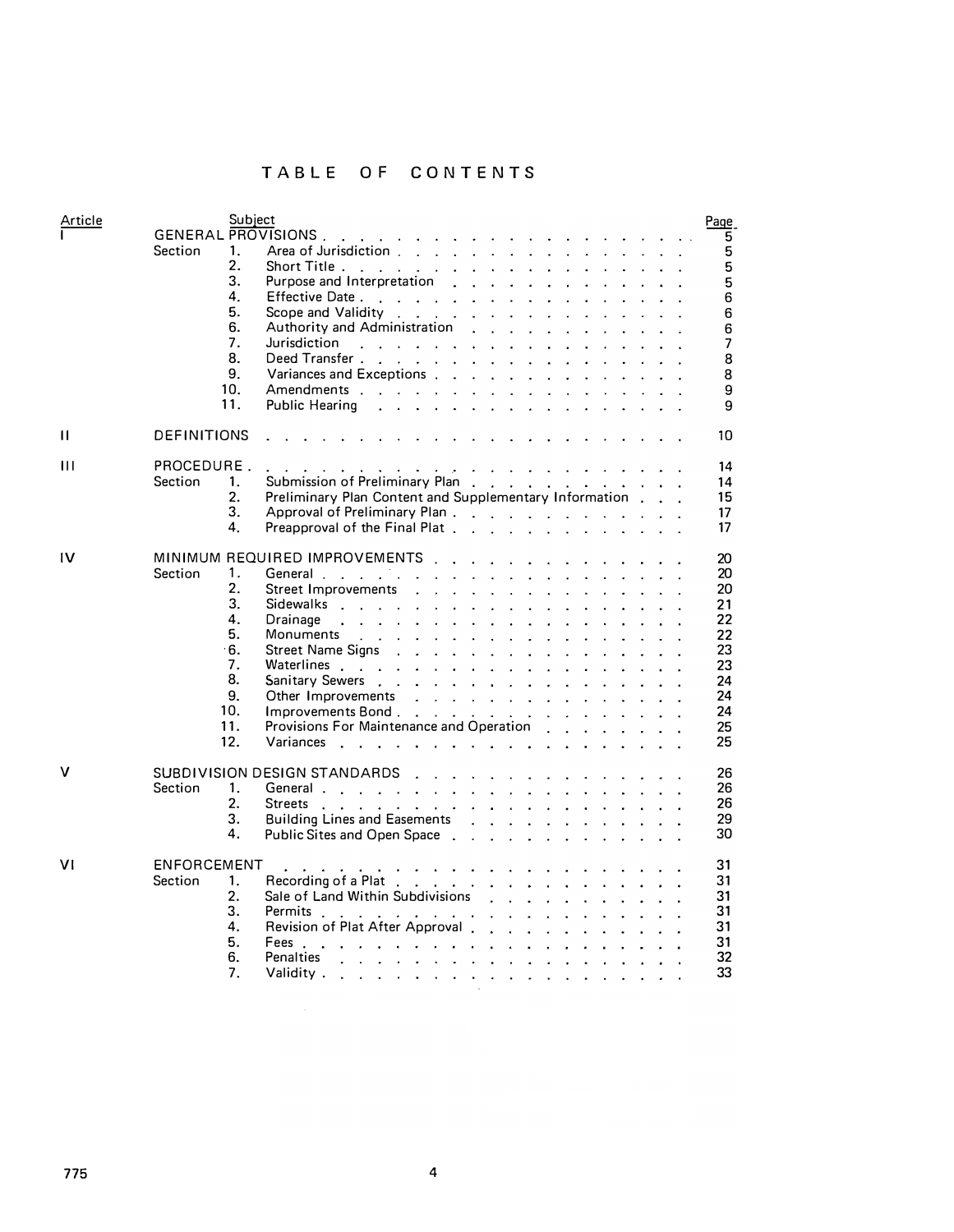# **ARTICLE ONE - GENERAL PROVISIONS**

# Section 1: AREAS OF JURISDICTION

The following provisions, as provided in these Articles of this Resolution, shall be applicable to all division of land within the unincorporated area of Sandusky County except for the extraterritorial jurisdiction exercised by any City in Sandusky County in accordance with the provisions of Section 711.09 of the Ohio Revised Code. This Section 711.09 governs the approval of plats by a city. The city may receive advice from the Regional Planning Commission on all subdivision plats located within three miles of their corporate limits. The provisions of Article IV, Minimum Required Improvements, shall apply to improvements to be constructed in any plat within the extraterritorial jurisdiction of the City administering subdivision regulations.

## Section 2: SHORT TITLE

The Resolution shall be known and may be cited as the "Subdivision Regulations for Sandusky County, Ohio" and shall hereinafter be referred to as "These Regulations".

# Section 3: PURPOSE AND INTERPRETATION

The purpose of These Regulations and rules shall be to guide and regulate the planning, subdividing and development of land in order to promote and protect the public health, safety and general welfare of the residents of Sandusky County. The provisions of These Regulations shall be the minimum requirements. Whenever these provisions are different from the requirements of other lawfully adopted regulations or private deed restrictions, the more restrictive rule or higher standard shall govern. It is intended that the provisions of These Regulations shall be applied to achieve the following objectives:

- (a) Secure and provide well-planned subdivisions in order to preserve the public health and safety, thereby providing orderly, efficient, integrated development in accordance with established county policies and plans. This includes the proper arrangement of streets or other highways in relation to existing or planned streets or highways, the Sandusky County Regional Development Plan, or the general plans of the various townships of the county.
- (b) Establish minimum uniform standards for subdivision design; provide requirements for planned unit developments; establish minimum engineering criteria and pertormance guarantees, as well as providing for environmental factors.
- (c) Give reasonable assurance that 1) adequate water supplies, storm drainage, and sewerage facilities can be provided; 2) convenient open spaces to permit access for utilities, traffic to include fire fighting and other emergency vehicles, light, air, and for the avoidance of congestion of poplulation.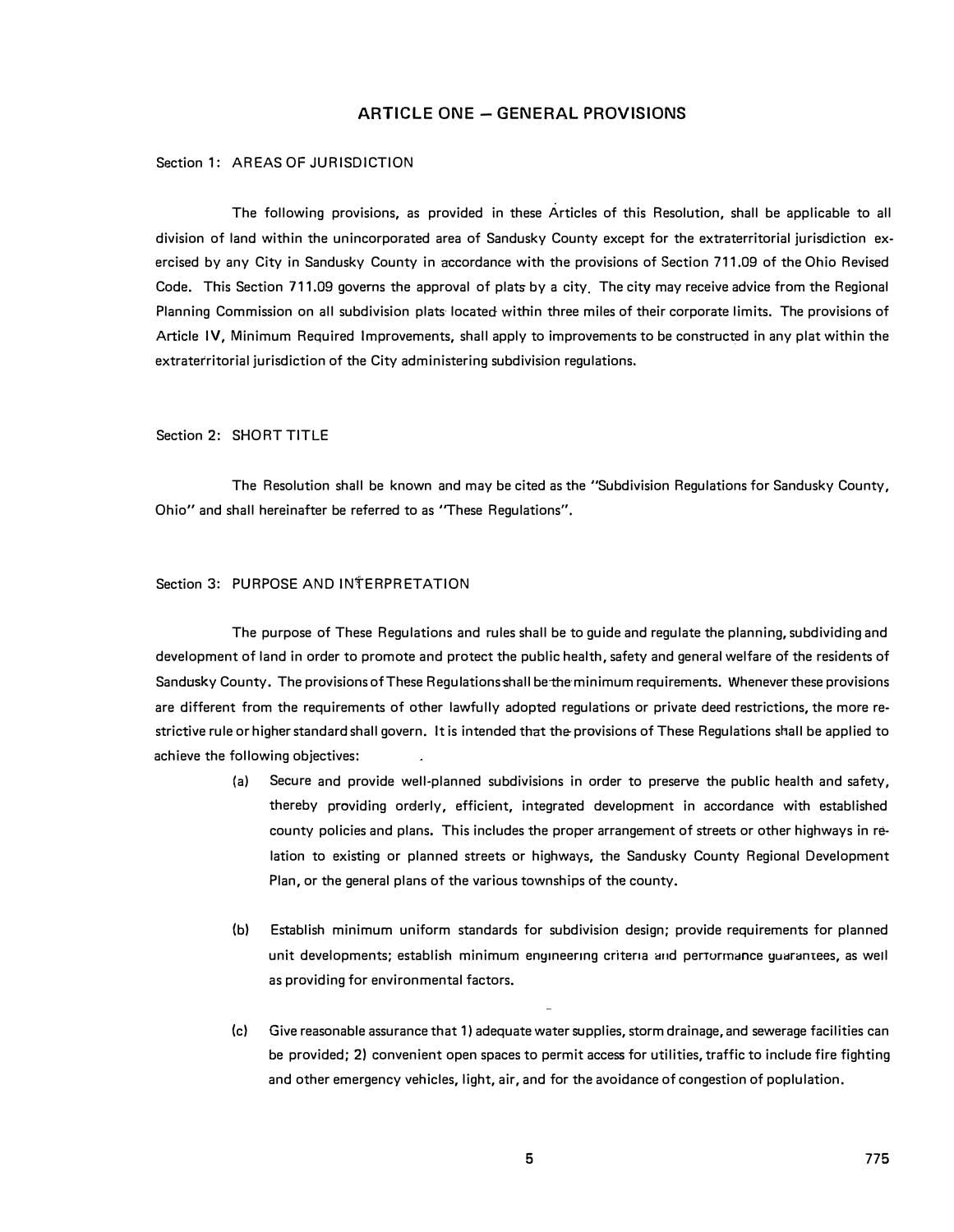(d) Preserve the natural beauty of the land; protect the vegetative cover of natural areas; prevent surface water, subsurface water, air, noise, and visual pollution; regulate development in areas of geological and topographical hazards (including but not limited to flood plains, shorelines, areas of unstable or expansive soils and excessive slopes or slope areas); protect against loss or injury from inappropriate use of the land; and otherwise help preserve and enhance both the safety and the quality of the environment.

#### Section 4: EFFECTIVE DATE

These Regulations shall be effective following adoption by the Board of County Commissioners and the Sandusky County Regional Planning Commission and certification to the Recorder of Sandusky County, Ohio. Henceforth, any other regulations previously adopted by the Board of County Commissioners or the Sandusky County Regional Planning Commission shall be deemed to be repealed. These Regulations shall in no way affect any subdivision having received preliminary approval by the Commission prior to the effective date provided, however, that no changes to the preliminary plan, as approved, are introduced by the subdivider.

# Section 5: SCOPE AND VALIDITY

These Regulations shall not apply to any lot or lots forming a part of a subdivision created and recorded ,. prior to the effective date of These Regulations. Nor is it intended by These Regulations to repeal, abrogate, annul or in any way impair or interfere with any existing provisions of other laws, or regulations, except those specifically repealed by these Regulations. If any section, clause, phrase, word, provision, or portion of this Resolution shall be held to be unconstitutional or invalid by any court of competent jurisdiction, such holding or decision shall not affect the validity of These Regulations as a whole, or any part other than the section, clause, phrase, word, provision or portion that is ruled invalid. Where These Regulations impose a greater restriction upon land than that is imposed or required by such existing provisions of law, These Regulations shall control.

# Section 6: AUTHORITY AND ADMINISTRATION

- (a) The Board of County Commissioners and the Regional Planning Commission (by virtue of provisions of Chapter 711 of the Ohio Revised Code) are authorized to adopt rules and regulations covering plats for subdivisions of land. They are required to hold the necessary public hearings and to approve, conditionally approve, or disapprove plats or subdivisions of land falling within their jurisdiction.
- (b) The Regional Planning Commission is authorized to administer these regulations, except where specific authority is delegated to some other county office as established by These Regulations.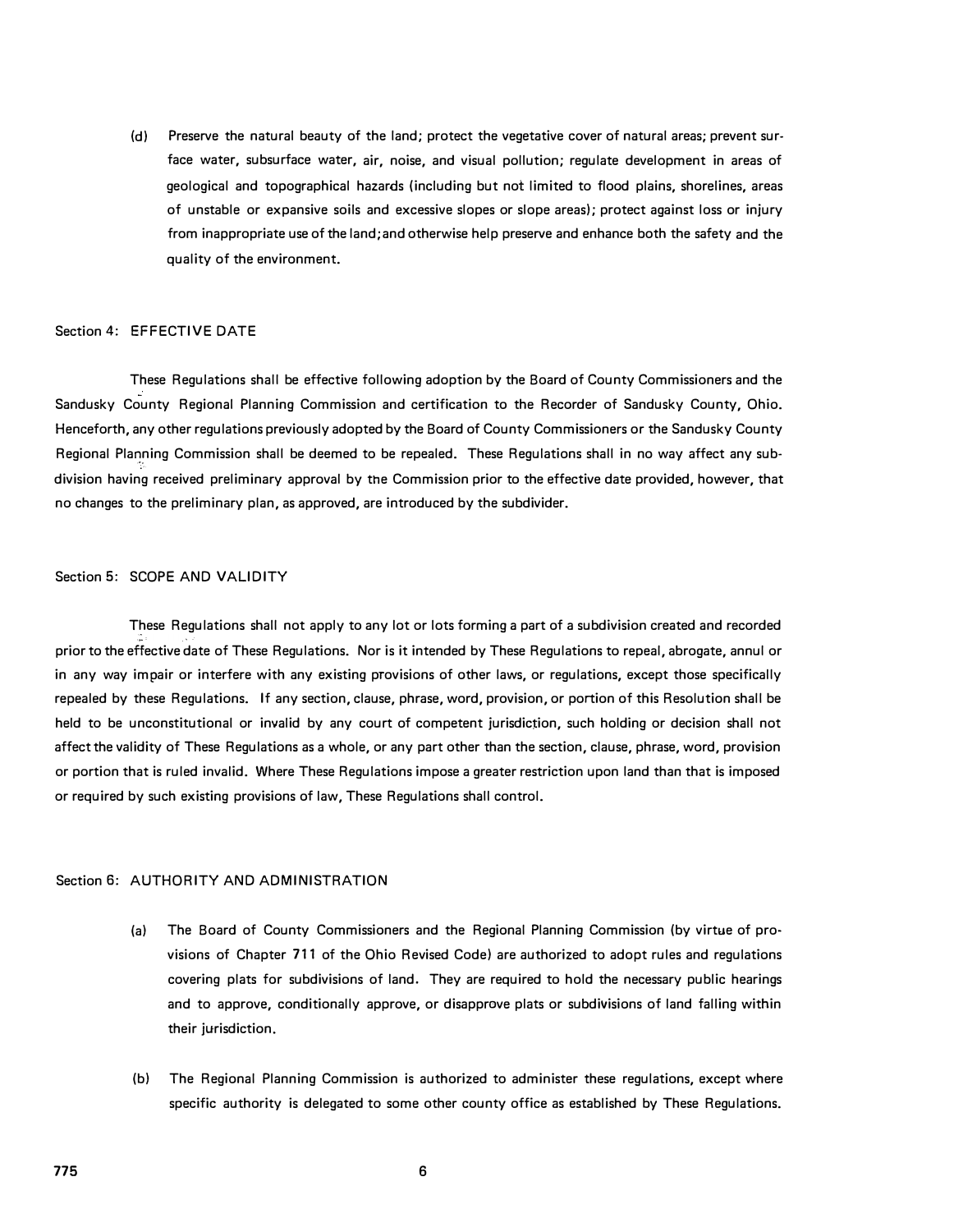The Regional Planning Commission, together when ·required with the appropriated Sandusky County Department or office, is authorized to enforce These Regulations within all areas under the jurisdiction of the Commission.

(c) The Regional Planning Commission and an· appropriate Sandusky County Department or office may serve a written notice, or order by personal service or certified mail, upon the person responsible whenever evidence reflects that work is being done or any transaction being made in violation of a submitted and approved detailed statement or plan. Such notice shall direct the discontinuance of any illegal action and the remedying of the condition that is in violation of the provisions and requirements of these Regulations.

The person served the written notice may request an appearance and/or hearing before the Director of Regional Planning Commission. The decision of the Director may be appealed by either the person served the written notice or the department or office involved. This appeal must be made before the Regional Planning Commission which is authorized to administer These Regulations.

In case such notice or order is not promptly complied with, the enforcement officer of the appropriate department or office shall notify the other public offices and other officials concerned therewith and shall request the same to withhold their approval and issue a stop work order.

The enforcement officer of the appropriate agency, in any case, may also request the County Prosecutor to institute the appropriate legal proceedings.

# Section 7: JURISDICTION

- (a) Whenever a city within Sandusky County has adopted a major street plan and subdivision regulations, the Regional Planning Commission will confer with the Planning Commission of this city on all subdivision plats located within three miles of its corporate limits. This City Planning Commission shall have final approval of the plat except the provisions noted in the Minimum Required Improvements Article, which shall remain the jurisdiction of the County Engineer.
- (b) Except as provided in subsection a, Section 7 of Article I, it shall be unlawful for any person to subdivide or lay out into lots any land within the unincorporated areas of Sandusky County unless it be by complying with These Regulations and no plat shall be recorded and no lot or land shall be sold from any such plat until this plat has been approved via These Regulations.
- (c) Whenever a proposed subdivision is located in an area that is zoned under the County or a township zoning plan (by virtues of the provisions of the Ohio Revised Code) it shall conform to the requirements of the applicable zoning resolution.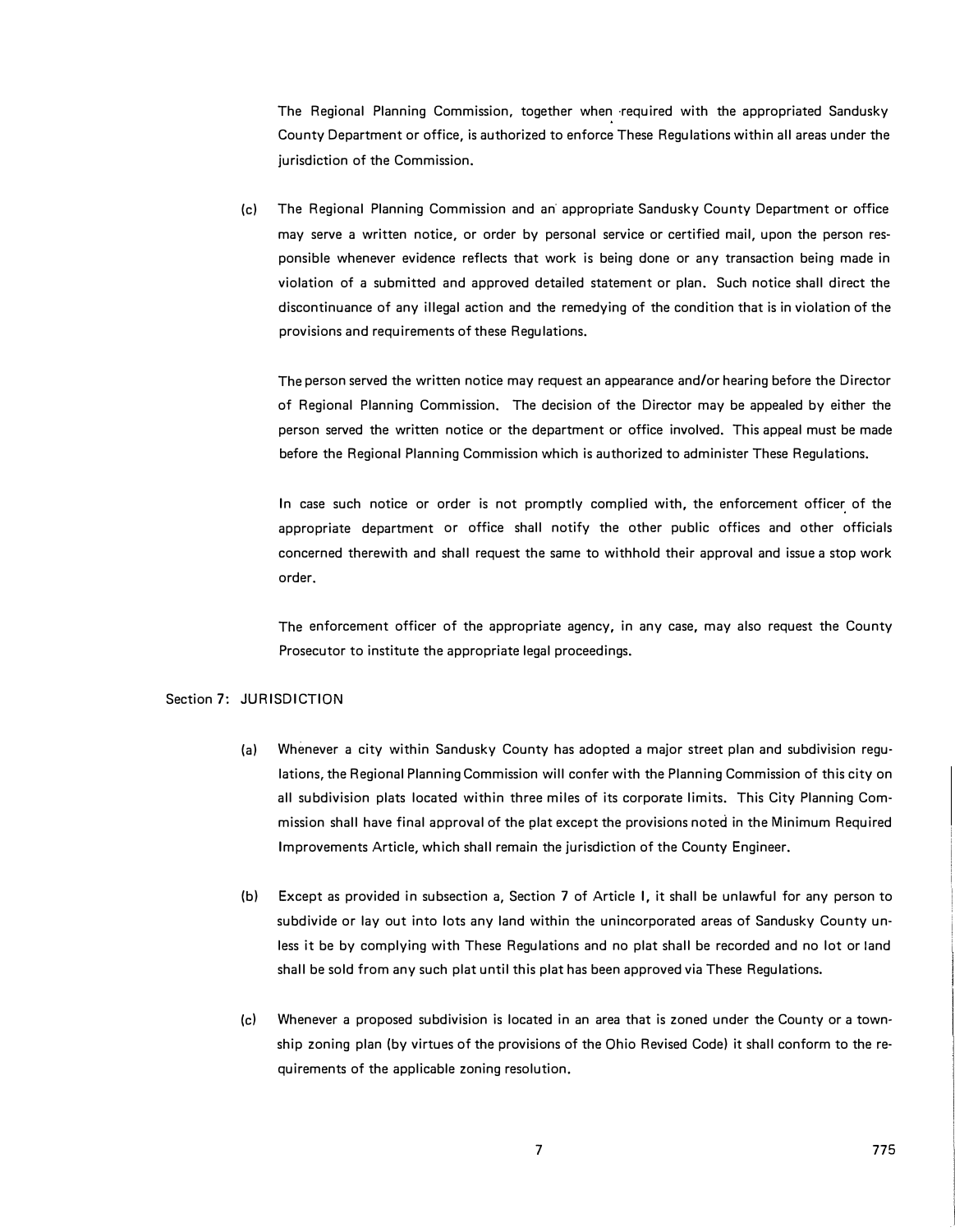(d) The design and lay out of all subdivisions shall conform with the requirements noted in the Subdivision Design Standards Article. The subdivider shall make improvements and shall submit preliminary and final plans, all in accordance with the Procedure and Minimum Required Improvements Articles of These Regulations.

#### Section 8: DEED TRANSFER

- (a) The division of parcels, with the exception of sub-section C of Section 9, Article I, requires the approval of the Regional Planning Commission before it can be recorded. Such approval may be 'accomplished in the manner described in paragraph b, of this section.
- (b) Whenever any division is to be made by recording of a deed rather than a plat, the party or parties desiring to make the transfer shall submit a sketch of said parcel (showing geographic location, point of beginning, boundary distances, direction, deed volume and page and date of immediate previous transfer), application and deed, to the Director of the Regional Planning Commission, or designate. The Director of the Regional Planning Commission shall submit a copy of the sketch and application to the appropriate agencies who may stamp "Approved, No Plat Required", and attach their signatures, if the division conforms to appropriate standards. The decision must be made on this application within ten (10) working days after submittal of a completed application. After all appropriate approvals, the Director shall stamp the deed "Approved for Transfer", attach his signature and the transfer may then be recorded. However, in the event of disapproval by the Director, the property owner may then appeal to the Regional Planning Commission for approval for recording, and this approval must be obtained before the transfer can be recorded. The Regional Planning Commission's decisions shall be final, subject only to appeal to the Court. No preliminary or final plan other than the sketch of the transfer and none of the improvements described in the Minimum Required Improvements Section shall be required for the transfer.

# Section 9: VARIANCES AND EXCEPTIONS

- (a) Where the Commission finds that extraordinary hardship or injustice may result from strict compliance with These Regulations, it may vary or modify the Regulations to the extent deemed necessary and proper to grant relief from such extraordinary hardship or injustice, provided that the variation or modification, if granted, is not detrimental to the public interest and is in keeping with the general intent and spirit of These Regulations. The Regional Planning Commission shall be the sole judge of the need for, and the extent of, any such deviations. Their decisions shall be final, subject only to appeal to the courts.
- (b) The requirements of These Regulations may also be modified and varied whenever a plat is for a complete community or neighborhood, but any such variance shall insure that adequate public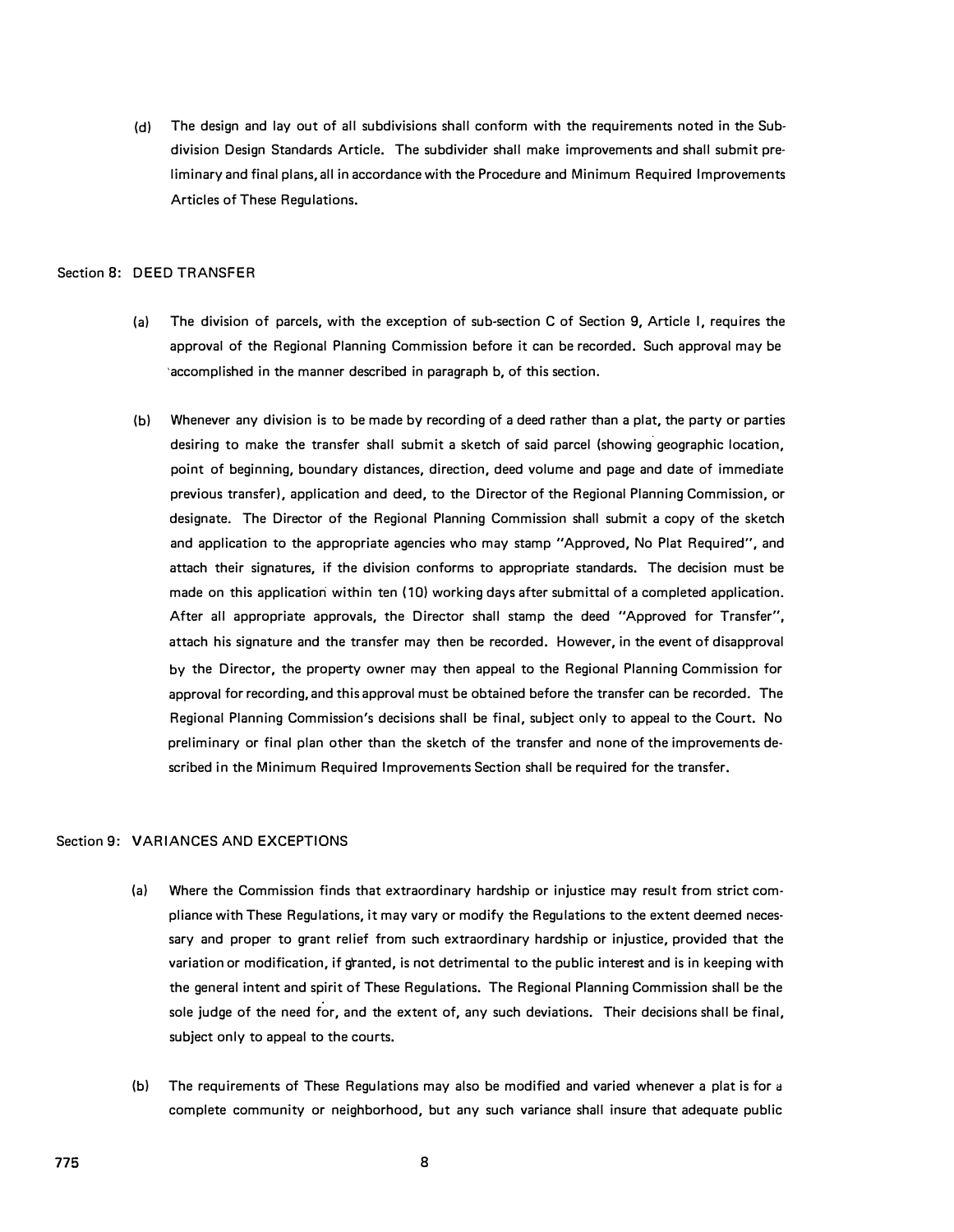spaces, circulation, recreation, light and air will be provided and the needs of the entire community when fully developed and occupied will be fully met.

- The following three classes of land splits are exempt from the requirements of platting:
	- 1. The division or partition of land into parcels of more than five (5) acres each not involving any new streets or easements of access.
		- 2. The sale or exchange of parcels between adjoining lot owners, where such sale or exchange does not create additional building sites as defined by zoning or These Regulations, or reduce the original tract below the requirements of zoning or These Regulations.
		- 3. The Division or partition of land into five parcels or less fronting upon an existing street.

# Section 10: AMENDMENTS

The Board of County Commissioners and the Sandusky County Regional Planning Commission may, after public hearing, amend, supplement or change These Regulations. Notice shall be given of the time and place of such public hearing by publication in at least one ( 1) newspaper of general circulation published in Sandusky County, Ohio thirty (30) days prior to holding of said hearing. The amendment or amendments shall be on file in the office of the Regional Planning Commission for public examination during said thirty (30) days.

# Section 11: PUBLIC HEARING

The Regional Planning Commission, on its own initiative or upon petition by any citizen or neighboring property owner, may, prior to acting on a preliminary map of a subdivision, hold a hearing thereon at such time and upon such notice as the Commission may designate.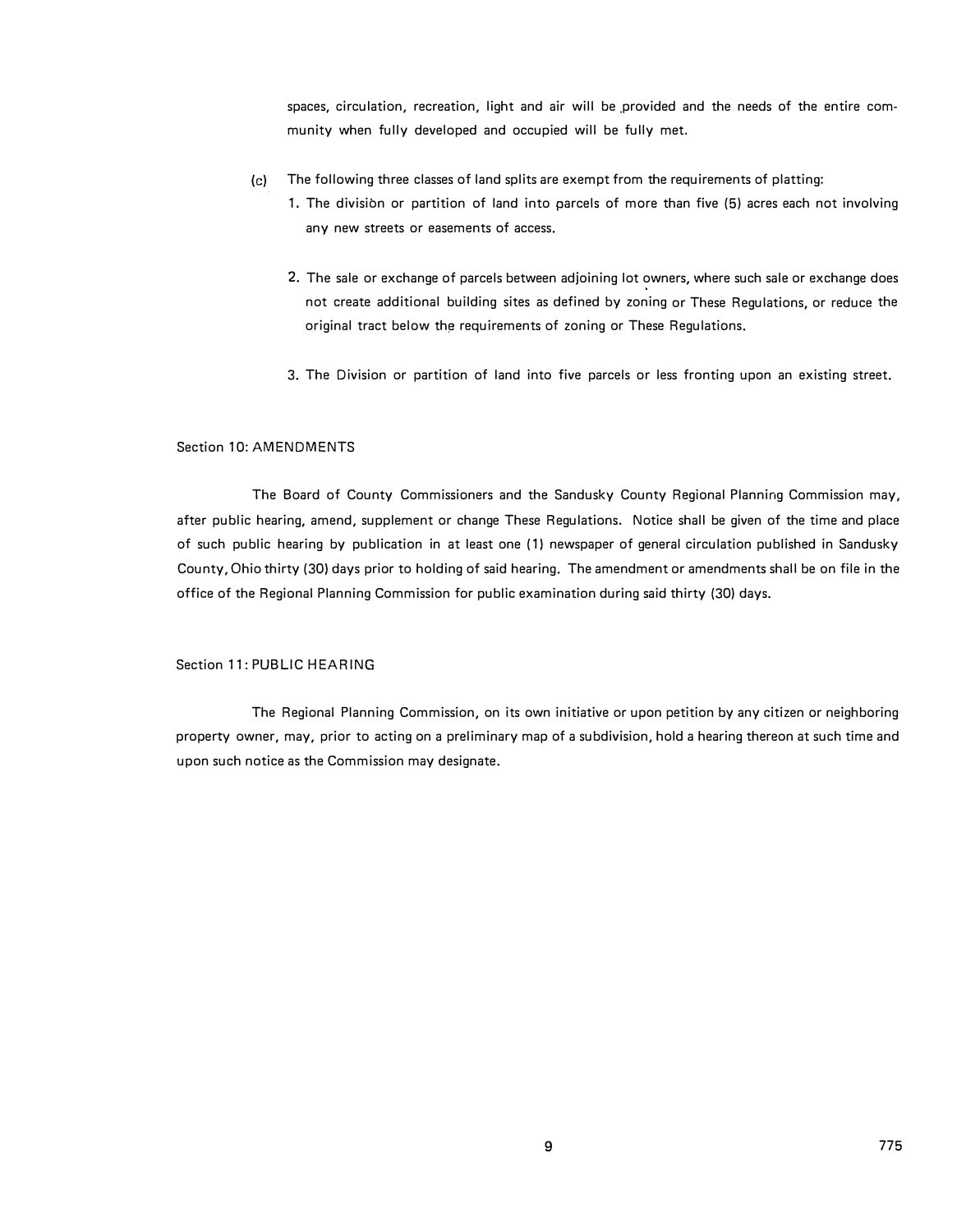# **ARTICLE TWO - DEFINITIONS**

- BLOCK A piece or parcel of land entirely surrounded by public highways, public streets, railroad right-of-way, parks, streams, lakes or bodies of water, or a combination of these bounds.
- BOARD OF HEALTH The Board of Health of the Sandusky County General Health District, Sandusky County, Ohio.
- BUILDING LINE A line established by a zoning resolution, generally parallel to a street delineating the minimum allowable distance between the street right-of-way and the front of a structure.
- CITY PLANNING COMMISSION · The Commission which controls the platting of land within the corporate limits of the city and many control it within a distance of three miles of its corporate limits,
- CLERK OF THE BOARD OF COUNTY COMMISSIONERS . The Clerk of the Board of County Commissioners of Sandusky County, Ohio.

COMMISSION· The Sandusky County Regional Planning Commission.

- COMPREHENSIVE DEVELOPMENT PLAN The plan made and adopted by the Regional Planning Commission and hereafter amended and supplemented, showing the general location and extent of present and proposed physical facilities including housing, industrial and commercial uses, major streets, parks, schools, and other community facilities. This plan establishes the goals, objectives, and policies of Sandusky County, Ohio and in the office of the Commission.
- COUNTY· Sandusky County, State of Ohio.
- COUNTY ENGINEER · The County Engineer of Sandusky County, Ohio
- COVENANT A written promise or pledge.
- CROSSWALK· A right-of-way, ten (10) feet or more in width, which cuts across a block to facilitate pedestrian access to adjacent streets.and properties.
- CULVERT A transverse drain which channels under a street or driveway.
- DEVELOPER Any person, partnership, or corporation, or duly authorized agent who constructs or contracts improvements on subdivided land.
- DIRECTOR The Director of the Sandusky County Regional Planning Commission.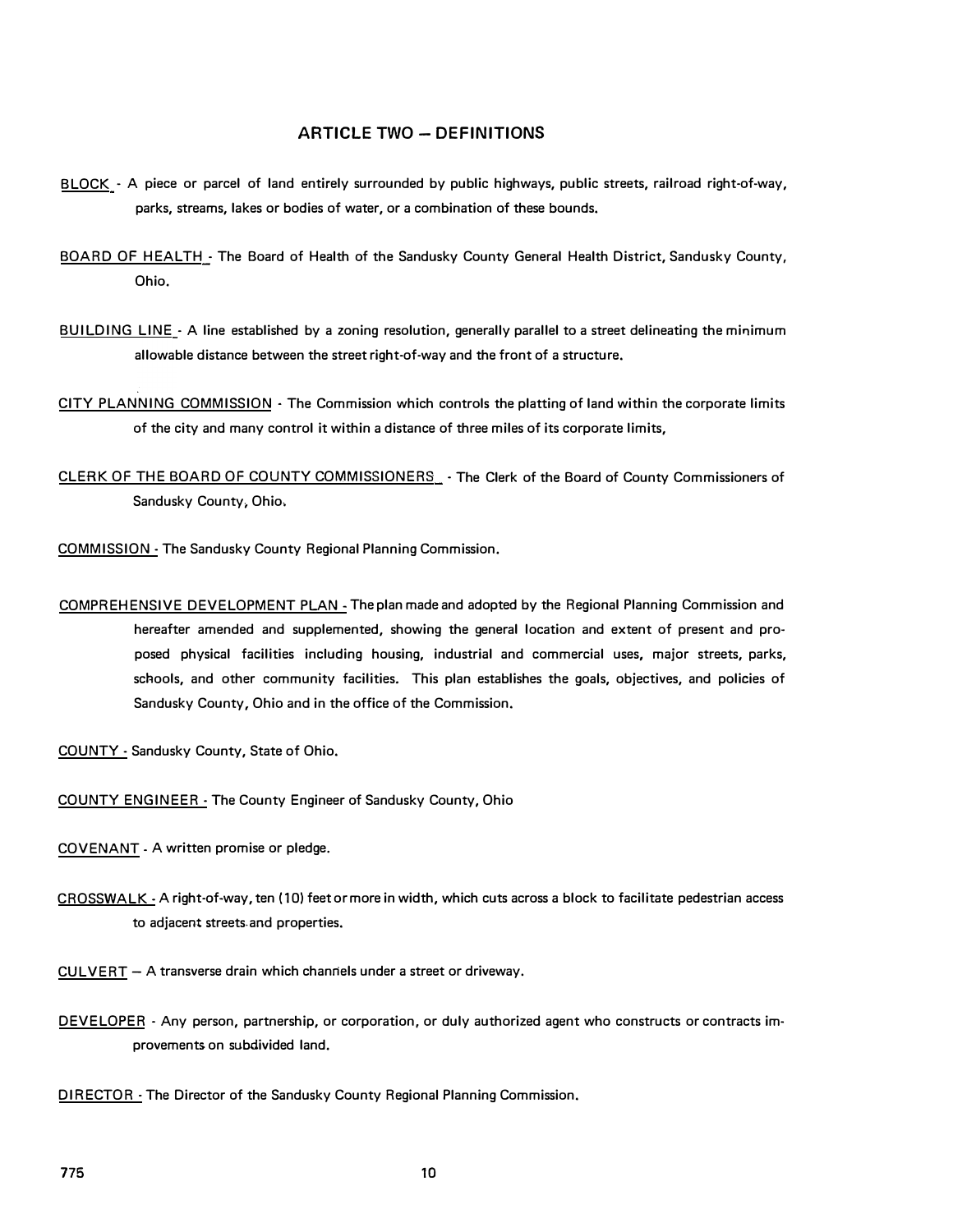- DWELLING UNIT A prescribed area within a building comprising living, dining, sleeping room or rooms, storage closets as well as space and equipment for cooking, bathing and toilet facilities all used by one family and its household employees.
- EASEMENT Authorization by a property owner for the use by another, for a specific purpose, of any designated part of his property.
- O.E.P.A. Ohio Environmental Protection Agency.
- FINAL PLAT The final map, drawing or chart on which the subdivider's plan of subdivision is presented.
- FLOOD PLAIN The areas adjoining a water course which are expected to be flooded as a result of a severe combination of hydrological conditions.
- FLOODWAY The channel of the watercourse and those portions of the adjoining flood plains which are reasonably required to carry any discharge of the regional flood.

FLOODWAY FRINGE - That portion of the regulatory flood plain outside of the floodway.

HEAL TH COMMISSIONER - The person occupying the office of Health Commissioner within the Sandusky County General Health District or his authorized representative.

HIGHWAY DIRECTOR - The Director for the Ohio Department of Transportation.

- HIGHWAYS, STREETS AND ALLEYS (1) "Highway" or "street" a way for public travel, whether designated as a street, highway, parkway, throughway, road, avenue, boulevard, lane, place, or however otherwise designated.
	- (2) "Arterial Highway" or "Arterial Street" or "Major Street" a principal or heavy traffic street of considerable continuity and used primarily as a traffic artery for inter-communication among large areas.
	- (3) "Collector Street" a street which carries traffic from minor streets to arterial or major streets, including the principal entrace streets of a residential development and streets for circulation within such a development.
	- (4) "Secondary Rural Road" is a road which is used for intra-county travel.
	- (5) "Local Rural Road" is a minor road in a rural area which is used for travel within a township or from farm to farm.
	- (6) "Cul-de-Sac" a short minor street with only one outlet and terminating in a vehicular turn around.
	- (7) "Marginal Access Street" · a minor street which is parallel and adjacent to arterial streets and which provides access to abutting properties and protection to through traffic.
	- (8) "Minor Street" a street used primarily for access to the abutting properties.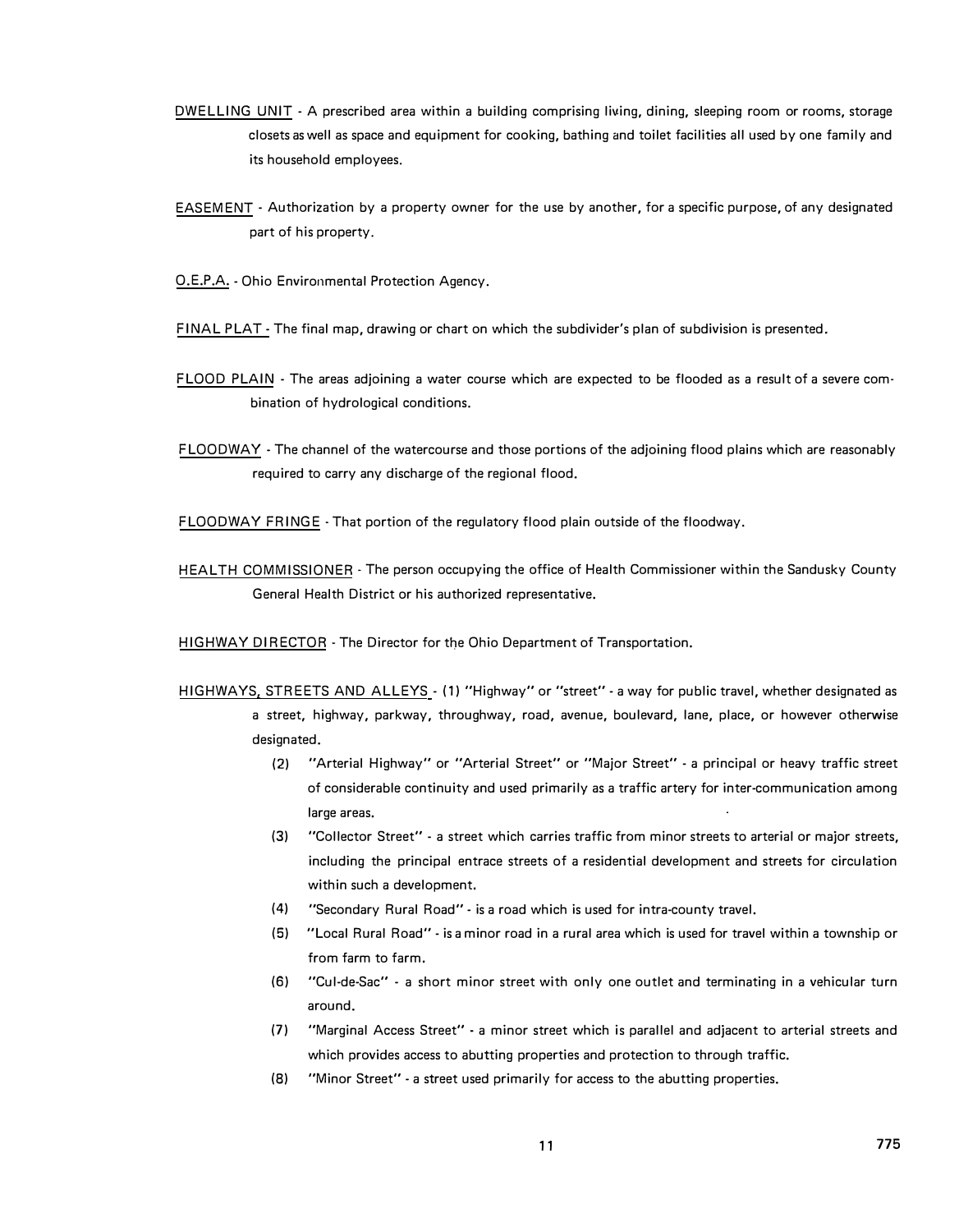- (9) "Alley" a minor way which is used primarily for public travel and service access to the back or the side of properties otherwise abutting on a street.
- ( 10) "Street Width" the shortest distance between the lines delineating the right-of-way of a street.
- IMPROVEMENTS Street pavement or resurfacing, curbs, gutters, sidewalks, water lines, sewer lines, storm drains, street lights, flood control and drainage facilities, utility lines, landscaping, and other related matters normally associated with the development of raw land into building sites.
- KEY (LOCATION) MAP A drawing at a reduced scale located on the Plat which shows legibly, by dimension and/or other means, enough area beyond the bounds of the proposed subdivision to locate and orient the subdivision within Sandusky County and the relationship of the site to the community facilities which serve or influence the area.
- LOT For purposes of these regulations, a lot is a parcel of land of sufficient size to meet minimum zoning requirements for use, coverage, and area, and to provide such yards and other open spaces as are required. A lot shall have frontage on an improved public street, or on approved private street, and may consist of:
	- **( 1)** A single lot of record;
	- (2) A combination of complete lots of record, of complete lots of record and portions of lots of record, or of portions of lots of record.
- OFFICIAL THOROUGHFARE PLAN -The system of primary and secondary streets for Sandusky County as adopted by the Commission, on file in the office of the Sandusky County Engineer and in the office of the Commission, together with all amendments thereto subsequently adopted.
- OPEN SPACE An area included with the natural lot and a building. The area may include, along with the natural environmental features, swimming pools, tennis courts, and/or any other recreational facilities that the Planning Commission deems permissive. Streets, structures for habitation, and the like shall not be included.
- OWNER Any individual, firm, association, syndicate, co-partnership. corporation, trust, or any other legal entity having sufficient proprietory interest in the land sought to be subdivided to commence and maintain proceedings to subdivide the same under the Resolution.
- PERFORMANCE BOND OR SURETY BOND An agreement by and between a subdivider or developer and a bonding company in favor of the Board of County Commissioners of Sandusky County for the amount of the estimated construction cost guaranteeing the completion of physical improvements according to plans and specifications within the time prescribed by the subdivider's agreement.
- PARCEL Any area or tract of land as defined in a recorded deed description and shown on a tax duplicate.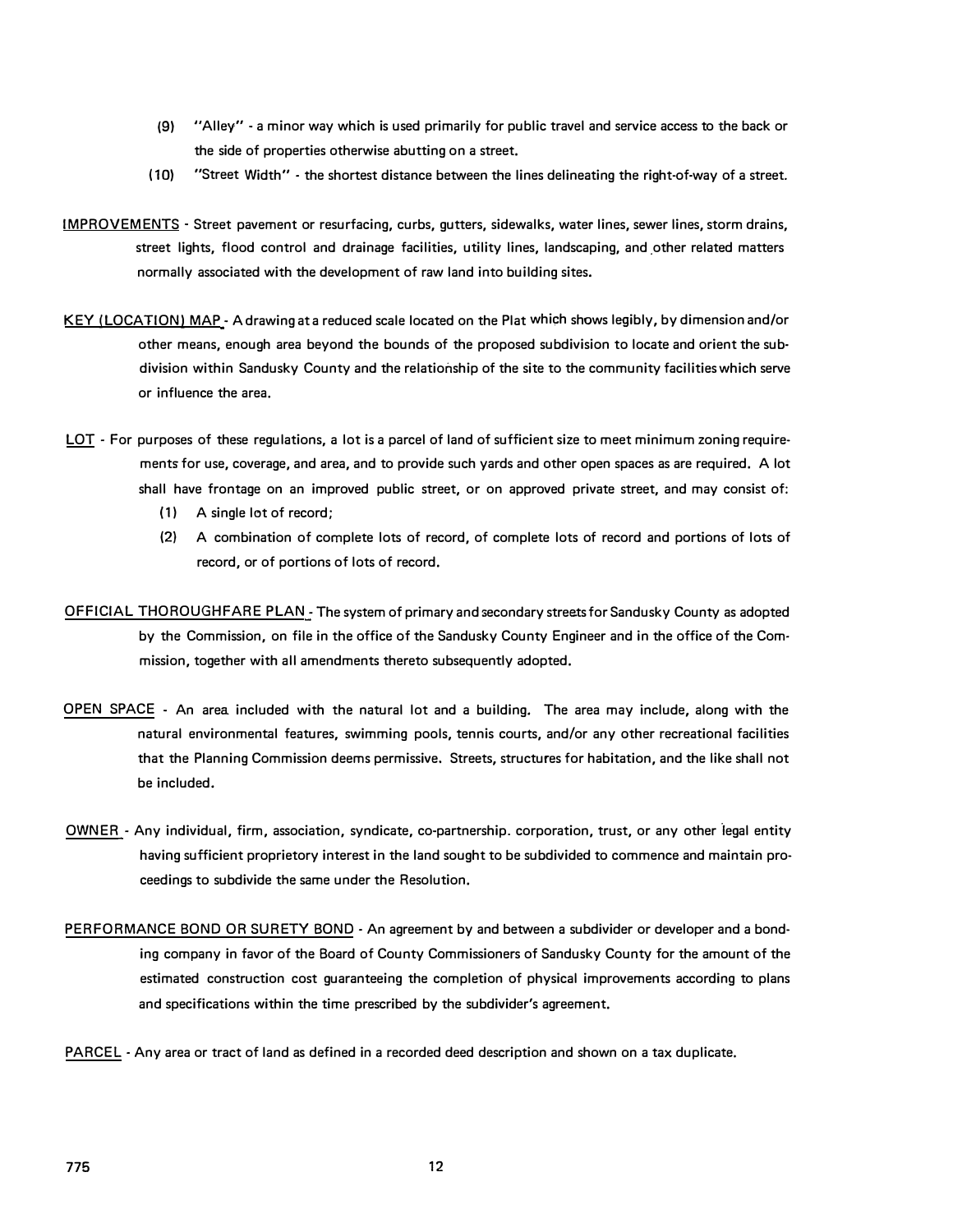- PLANNED UNIT DEVELOPMENT An area of land, in which a variety of housing types and/or related commercial and industrial facilities are accommodated in a pre-planned environment under more flexible standards, such as lot sizes and setbacks, than those restrictions that would normally apply under these regulations. The procedure for approval of such development contains requirements in addition to those of the standard subdivision, such as building design principles, and landscaping plans.
- PLAT The map, drawing or chart on which the developer's plan of subdivision is presented to the Regional Planning Commission and which he submits for approval and intends to record in the final form.

PRELIMINARY PLAN - The preliminary plan, drawing or chart indicating the proposed layout of the subdivision.

PROSECUTOR - The Prosecutor of Sandusky County, Ohio.

REGULATIONS - Subdivision Regulations for Sandusky County, Ohio

RESERVES - Parcels of land within a subdivision that are intended for future use.

RIGHT-OF-WAY - A strip of land taken or dedicated for use as a public way. In addition to the roadway, it normally incorporates the curbs, lawn strips, sidewalks, lighting, and drainage facilities, and may include special features (required by the topography or treatment) such as grade separation, landscaped areas, viaducts and bridges.

SOILS REPORT - A statement of soil conditions by a qualified source.

- SUBDIVISION ( 1) The division of any parcel of land shown as a unit or as contiguous units on the tax roll preceding the January 5, 1967 adoption of These Regulations into two or more parcels, sites or lots, for the purposes - whether immediate or future of transfer of ownership.
	- (2) The improvement of one or more parcels of land for residential, commercial or industrial structures or groups of structures involving the widenihg or extension of. any street or streets, except private streets serving industrial structures; the division or allocation of land as open spaces for common use by owners, occupants or lease holders or as easements for the extension maintenance of public sewer, water storm drainage or other public facilities.
- SUBDIVIDERS AGREEMENT An agreement by and between a subdivider and/or developer and the Board of County Commissioners of Sandusky County that set forth the manner in which the subdivider and/or developer agrees to proceed with the construction of public improvements and the disposition of lots in the subject subdivision.

SURVEYOR - A registered surveyor, as defined by the Registration Act of the State of Ohio.

TRACING· A translucent drawing on linen, mylar, cronaflex or equal, from which a print can be taken directly.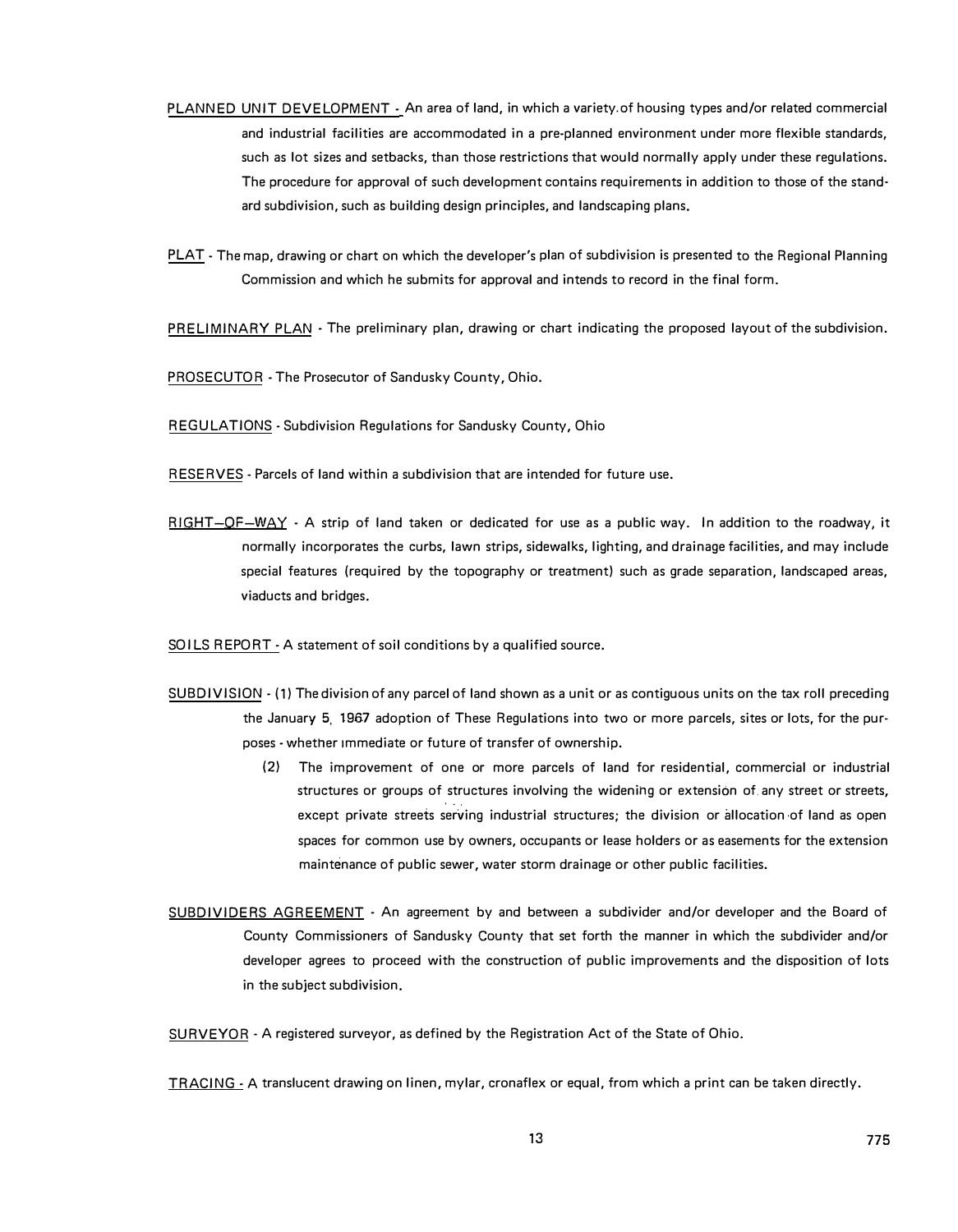# **ARTICLE THREE - PROCEDURE**

#### Section 1: SUBMISSION OF PRELIMINARY PLAN

#### (a) PREAPPLICATION PHASE

Prior to the preparation of the preliminary plan, the subdivider should meet with the Regional Planning Commission or its designated representative. The purpose of this meeting is to discuss early and informally the purpose and effect of These Regulations and familiarize the developer with the Comprehensive Plan, the Official Highway Plan for Sandsuky County, the Parks and Public Open Space Plan, zoning regulations, and the appropriate drainage, sewerage, and water systems regulations.

#### (b) APPLICATION PHASE

After the preapplication meeting the subdivider shall prepare and file a preliminary plan for approval with the Regional Planning Commission. This plan must be submitted with as many copies as may be required by the Regional Planning Commission, according to the standards and other requirements of These Regulations. The preliminary plan must be prepared by a registered professional engineer, and/or a registered surveyor as prescribed by Chapter 4733 of the Ohio Revised Code. The preliminary plan shall be considered officially filed on the day accepted by the Regional Planning Commission and shall be so dated. The submission shall precede the monthly meeting of the Regional Planning Commission by ten (10) days to be considered at the meeting. In addition to the preliminary plan, a preliminary plan application form must be completed. This application form is available from the Regional Planning Commission and acts as both a descriptive and informative tool of the Commission.

#### (c) GENERAL PROVISIONS

- 1. Whenever a City within Sandusky County has adopted a major street plan and subdivision regulations, the Regional Planning Commission will confer with the Planning Commission of this city upon all subdivision plats located within three miles of its corporate limits. This City Planning Commission shall have the final approval of the plat (if it choses to accept the authority) except the provisions in Article IV - Minimum Required Improvementswhich shall be the jurisdiction of the County Engineer.
- 2. Before any plat is approved affecting any land within:
	- (1) three hundred (300) feet of the centerline of a proposed new highway or a highway for which changes are proposed as described in a certification to the Regional Planning Commission (Ohio Revised Code Section 511.01) by the State Director of Transportation, or,
	- (2) a radius of five hundred (500) feet from the point of intersection of this centerline with any public road or highway, the Regional Planning Commission shall give written notice (by either registered or certified mail) to the State Director of Transportation.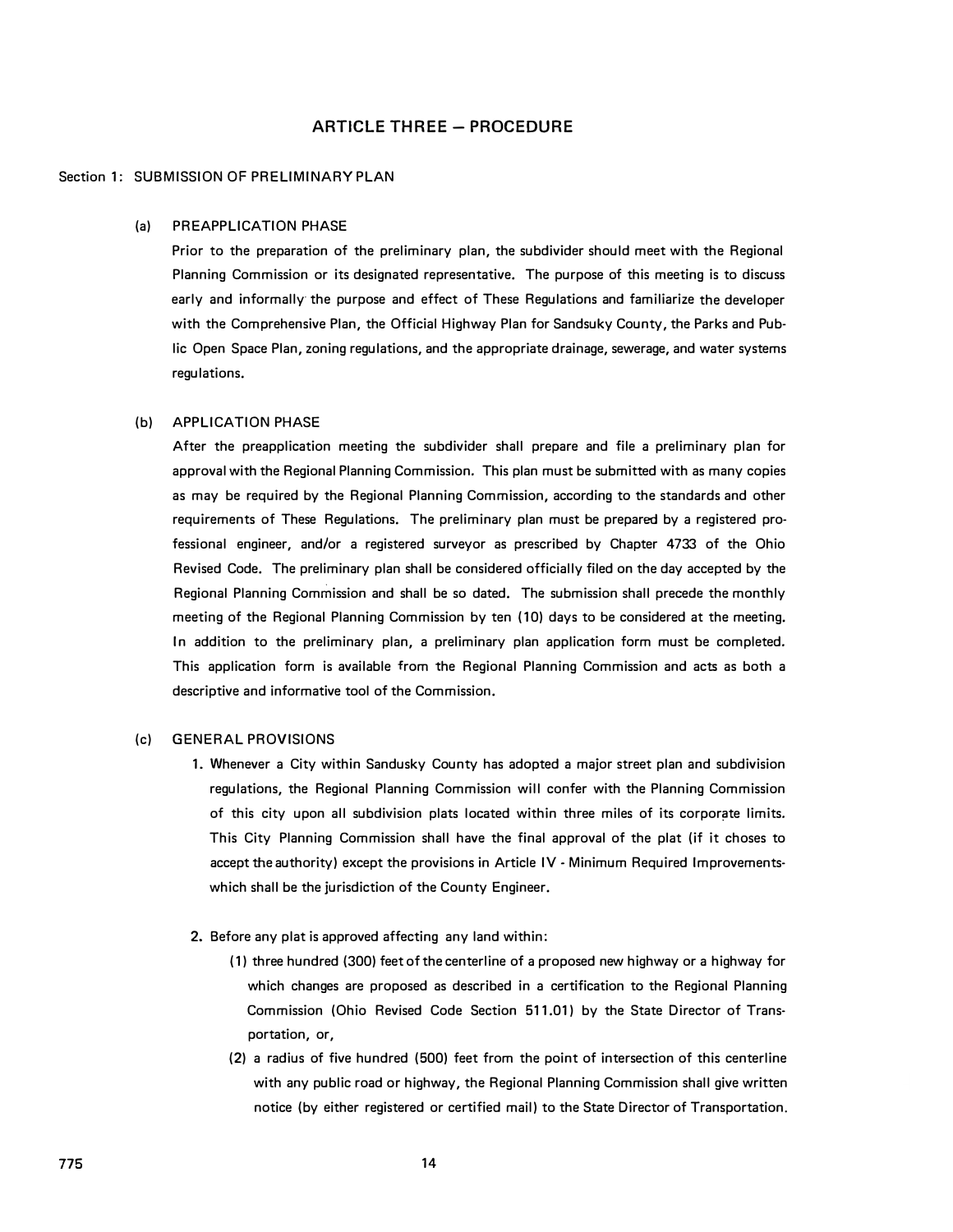The Commission shall not approve the plat for one hundred twenty (120) days from<br>the date the notice is received by the Director. If the Director notifies the Commission that he shall proceed to acquire the land needed, then the Commission shall refuse to approve the plat. If the Director notifies the Commission that acquisition at this time is not in the public interest or upon the expiration of the one hundred twenty ( 120) day period or any extension thereof agreed upon by the Director and the property owner, the Commission shall (if the plat is in conformance with all provisions of the regulations) approve the plat.

#### Section 2: PRELIMINARY PLAN CONTENT AND SUPPLEMENTARY INFORMATION

(a) FORM

The preliminary plan shall be clearly and legibly drawn. The size of the map shall be on one (1) or more sheets twenty-four (24) inches by thirty-six (36) inches. The map of a subdivision containing six (6) acres or less shall be drawn at a scale of one ( 1) inch equals fifty (50) feet. All other subdivisions shall be drawn at a scale of one (1) inch equals one hundred (100) feet, unless otherwise required by the Regional Planning Commission. Where the required data cannot be clearly shown on one plan sheet, additional plan sheets are to be utilized, and an index sheet of the same dimension must be filed showing the entire subdivision on one sheet.

#### (b) PLAN CONTENTS

The Preliminary Plan shall contain the following information:

- ( 1} Proposed name of the subdivision. The name shall not duplicate, be the same spelling, or alike in pronunciation with any other recorded subdivision in Sandusky County, A register of subdivision names will be maintained in the Regional Planning Commission's office.
- (2) Location by Section, Range, and Township.
- (3) Names and addresses of the Subdivider, Owners, and registered professional engineer and registered surveyor who prepared the preliminary plan.
- (4) Scale of the plan, north point and date.
- (5) Boundaries of the subdivision indicated by a heavy line and approximate acreage.
- (6) Location, widths and names of existing streets, railroad rights-of-way, easements, parks, permanent buildings, and corporation and township lines; location of wooded areas significant topographic and natural features within and adjacent to the planned subdivision for a minimum distance of two hundred (200) feet.
- (7) Names of adjacent subdivisions, owners of record of adjoining parcels of unsubdivided land.
- (8) Zoning districts, if any.
- (9) Existing contours with intervals of not more than (5) feet where slope exceeds ten (10) percent and not more than two (2) feet where slope is ten ( 10) percent or less. Elevations are to be based on sea level datum, if available. Reference Bench Marks used shall be indicated.
- (10) Drainage channels, lakes, ponds, swamps, and other permanent water courses and basins, wooded areas, power transmission poles and lines, water lines, sewer lines, and any other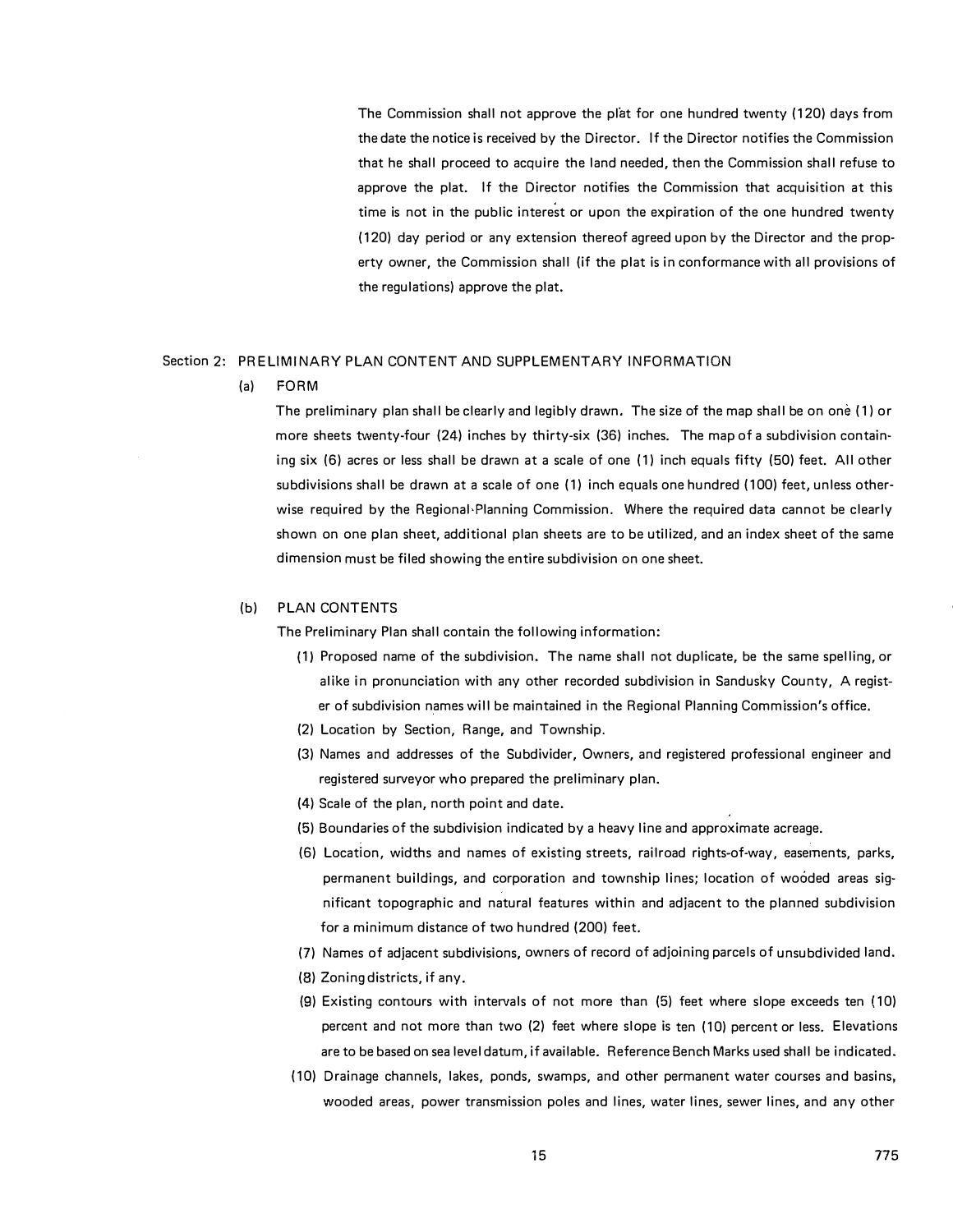significant items should be shown.

- (11) Building setback lines with dimensions.
- (12) When lots are located on a curve or when side lot lines are at angles other than ninety (90) degrees, the width at the building line shall be shown.
- ( **13)** Parcels of land, within the subdivision, that are intended to be reserved for public uses or to be reserved by covenant for residents inhabiting the subdivision shall be indicated. Such reservations shall include a designation of the persons or agencies responsible for maintenance and care of those parcels and indication of acceptance of such responsibility.
- **(14) A** vicinity map at a scale of not less than one inch per two thousand (2,000) feet shall be shown on, or accompanying, the preliminary plan. This plan shall show all existing subdivisions, thoroughfares and tract lines. It shall also show the most advantageous connections between the thoroughfares in the proposed subdivision and those of the neighboring areas.
- (15) Road names and the locations and scaled dimensions for all proposed roads, alleys, easements (with purpose stated), and areas to be reserved for parks, schools or other public uses.

#### (c) SUPPLEMENTARY INFORMATION

- ( 1) Statement of the proposed use of lots, stating type of residential buildings with number of proposed dwelling units; type of business or industry; so as to reveal the effect of the development of traffic, fire hazards, or congestion of population.
- (2) Description of proposed covenants and restrictions.
- (3) Location and approximate dimensions of all existing buildings.
- (4) Statement explaining adequate source of water supply.
- (5) If any zoning changes are contemplated by the Subdivider, the proposed zoning should be outlined.
- (6) For commercial and industrial development, the location, dimensions and approximate grade of proposed parking and loading areas, all thoroughfares, pedestrian walks and the points of vehicular ingress and egress to the development.
- (7) Statement outlining method to be used and provisions to be made for flood control and drainage.
- (8) In a letter accompanying the request for approval of t�e preliminary plan, the subdivider shall state the type of sewage disposal that the subdivider proposes to use. A central sewage treatment plant and a central water system shall be required by the subdivider when deemed necessary by the Regional Planning Commission, the appropriate Health Officer, or the Ohio EPA. If central waste treatment plants are to be proposed, a detailed account shall be included discussing the method and cost for the installation, operation and maintenance of said system.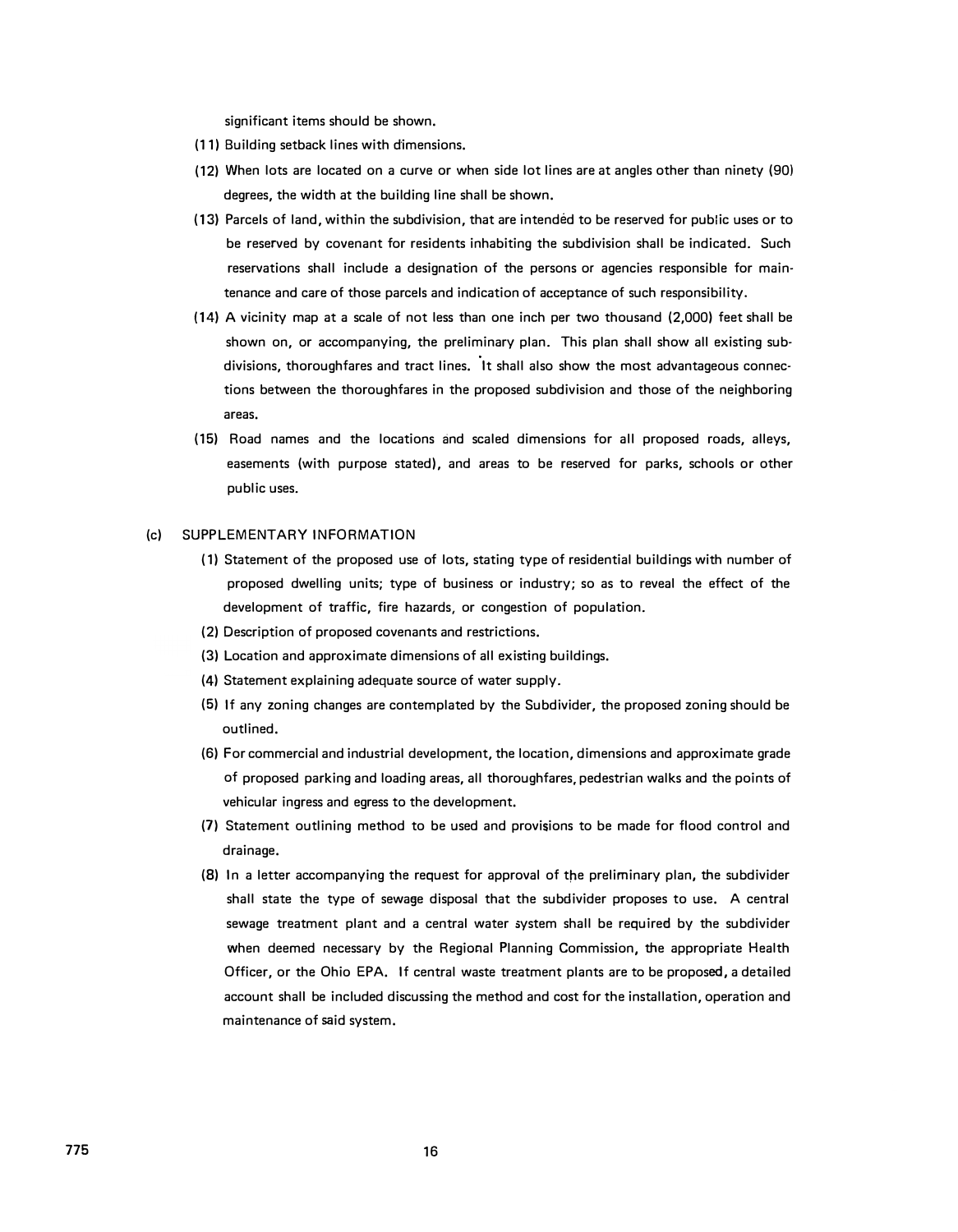#### Section 3: APPROVAL OF PRELIMINARY PLAN

- (a) The Commission shall forward copies of the preliminary plan to such officials and agencies as may be necessary for the purpose of study and recommendation. These shall include at least the County Engineer, County Health Department, County Commissioners, Sanitary Engineer, and the City or Village Planning Commission involved. After receipt or reports from such officials and agencies, the Commission shall determine whether the preliminary plan shall·be approved, approved with modification or disapproved. Notice of such action shall be supplied to the subdivider. If a plan is disapproved, the reasons for such disapproval shall be stated in writing.
- (b) The Commission shall act on the preliminary plan within thirty (30) days after filing unless such time is extended by agreement with the subdivider or his agent. When a preliminary plan has been approved by the Commission, the President or Director of the Commission shall sign all copies of the plan and attach a notation thereto that the plan has received approval and return one ( 1) to the subdivider for compliance with final approval requirements. Approval of the preliminary plan shall be conditional upon compliance with final approval requirements. Approval of the preliminary plan shall be conditional upon compliance with all other applicable statutes, regulations and resolutions of Sandusky County.
- (c) The Commission on its own initiative (or petition by a citizen or neighboring property owner) may, prior to acting on a preliminary plan of a subdivision, hold a public hearing thereon at such time and upon such notice as the Commission may designate.
- (d) Approval of the preliminary plan shall confer upon the subdivider for one (1) calendar year from the date of approval the guarantee that the general terms and conditions under which the approval was granted will not be affected by any changes and/or amendments as to These Regulations.
- (el After receiving notice of the approval of the preliminary plan and prior to the filing of the final plat, the subdivider shall present to the Commission complete construction plans of all improvements to be constructed in the proposed subdivision. The Commission shall within five (5) working days after the filing of the above construction plans transmit copies of these documents to the County Engineer, Sanitary Engineer and the County Health Commissioner for study and final recommendations. These three agencies shall report to the Commission within forty-five (45) working days. The Commission shall notify the subdivider of any recommended changes or suggestions so that the subdivider may prepare the final improvement plans and the final plat.

# Section 4: PREAPPROVAL OF THE FINAL PLAT

(a) GENERAL

The final plat will have incorporated all changes and/or modifications required by the Regional Planning Commission. Otherwise, it shall conform to the preliminary plan. It may constitute only that portion of the approved preliminary plan which the subdividers proposed to record and develop at the time; provided that this portion conforms with all requirements of these Regulations.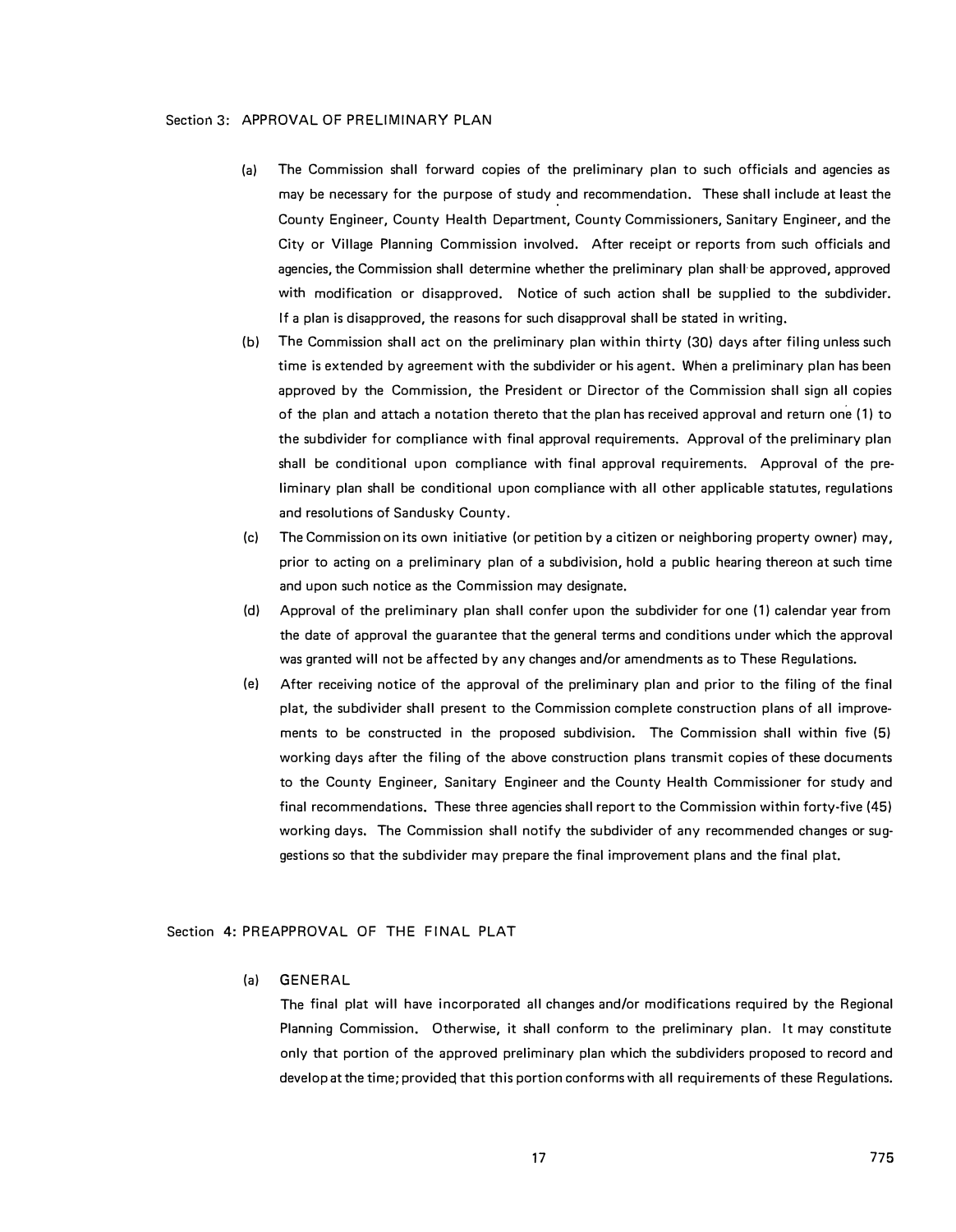#### (b) APPLICATION FOR APPROVAL

An application for approval for the final plat shall be submitted on forms provided by the Commission, together with five (5) copies of the plat and the supplementary information specified, to the Regional Planning Commission. The final plat shall be prepared by a qualified registered engineer or a "qualified registered" surveyor.

# (c) · FILING

The final plat shall be filed not later than twelve ( 12) months after the date of approval of the preliminary plan; otherwise, it will be considered void unless a written extension is requested by the developer and granted by the Regional Planning Commission.

The final plat shall be considered officially filed after it is examined by the County Engineer and is found to be in full compliance with the formal provisions of These Regulations. The final plat shall be filed at least ten ( 10) working days prior to the meeting of the Regional Planning Commission at which it is to be considered.

#### (d) APPROVAL PROCESS

The Regional Planning Commission shall take action on the final plat within forty-five (45) days after the plat has been officially filed. If the plat has not been acted upon within the forty-five (45) days by the Regional Planning Commission, it 'shall be deemed to have been approved. The certificate of the Commission as to the date of the final plat for approval, and the failure to take action within that time period, shall be sufficient in lieu of the written endorsement of the Regional Planning Commission.

If the final plat is disapproved, the reasons for this disapproval shall be stated in writing and a copy of the Commission's record will be forwarded to the subdivider. The subdivider shall make the necessary corrections and resubmit the final approval.

The subdivider shall be notified of the final approval of the plat by the Regional Planning Commission. The subdivider shall then present the plat to the Sandusky County Commissioners for approval.

# (e) PLAT CONTENTS

The final plat shall be legibly drawn in a waterproof ink on tracing cloth or other material of equal permanence. It shall be drawn at a scale not less than one inch per one hundred (100) feet, and shall be one (1) or more sheets  $24 \times 36$  inches in size. If more than one (1) sheet is needed, each sheet shall be numbered and the relation of one sheet to another shall be clearly shown.

The final plat shall contain the following information:

(1) Name of the subdivision; location by section, range and township; date, north point, graphic and fractional scale;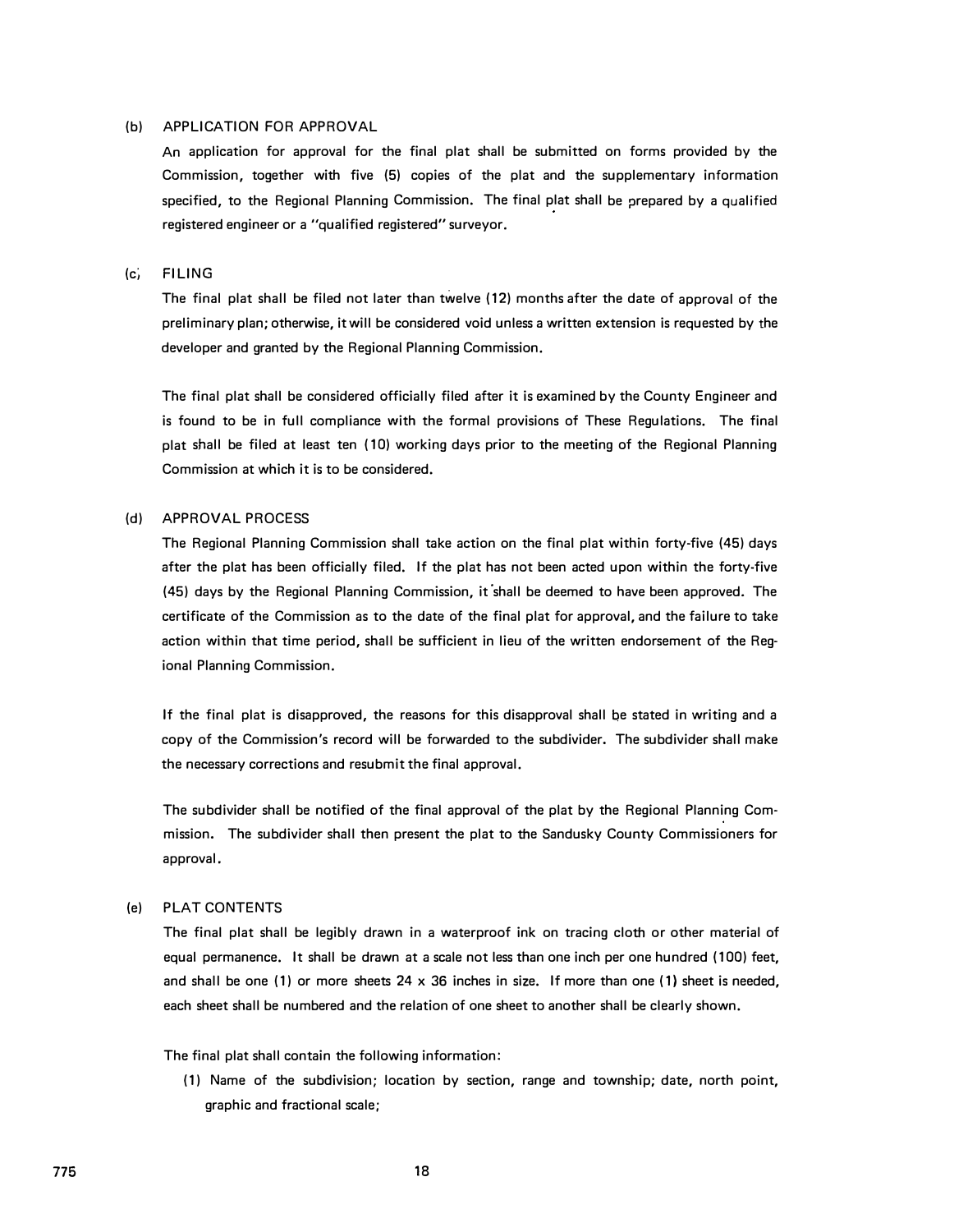- (2) All plat boundaries with length of courses in feet and hundredths, bearings to not more than half-minutes.
- (3) Bearings and distances to the nearest established street lines or other recognized permanent monuments, which shall be accurately described on the plat.
- **(4)** Lines of adjoining streets and alleys with their width and names plus building setback lines.
- (5) The radii, arcs, chords and chord bearings, points of tangency and central angles for all curvilinear streets and radii for rounded corners.
- (6) All easements and rights-of-way provided for public services or utilities, and any limitations, of such rights-of-way or easement.
- (7) All lot numbers and lines, with accurate dimensions in feet and hundredths, and bearings. The basis of bearings shall be stated on plat.
- **(8)** Accurate location of all monuments.
- (9) Names and addresses of the subdivider and the registered engineer who prepared the plan.
- **(1 D)** Accurate outlines of any areas to be dedicated or temporarily reserved for public use with the purpose indicated thereon.
- (11) A list of all restrictions and covenants, if any, the developer intends to include in the deeds to the lots in the subdivision.
- ( 12) Certification by a registered surveyor that the plan represents a survey made by him and that all monuments shown thereon actually exist and that their location is correctly shown.
- (13) An acknowledgement by the owner or owners of his or their adoption of the plat, and dedication of streets and other public areas.

#### (f) SUPPLEMENTARY INFORMATION

- ( 1) The final plat shall be accompanied by cerfiticates showing the following:
	- (a) That all improvements have either been installed and approved by the proper officials r or agencies or that a bond or other security has been furnished assuring installation of the required improvements.
	- (b) That all legally due taxes have been paid.
- (2) The developer shall submit a statement that the proposed use of the land conforms with the preliminary plan.

# (g) RECORDING OF FINAL PLAT

After the final plat has been approved by the County Engineer, County Sanitary Engineer, the Regional Planning Commission, the County Commissioners, the County Health Commissioner, and where necessary  $\cdot$  by a City Planning Commission  $\cdot$  and the necessary approvals endorsed in writing thereon, together with evidence of title, it may then be filed for recording in the Office of the Recorder of Sandusky County, Ohio, as required by law.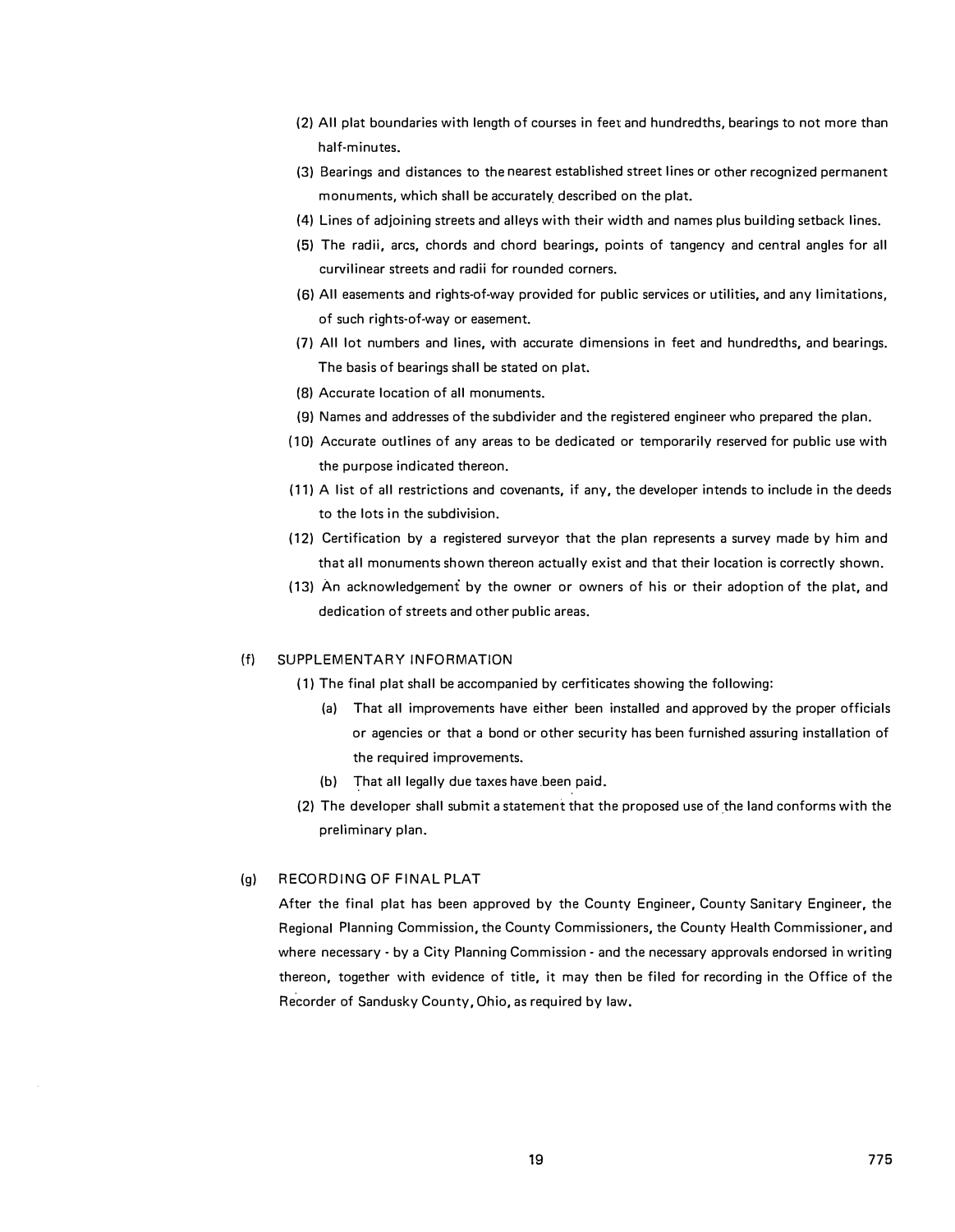# **ARTICLE FOUR - MINIMUM REQUIRED IMPROVEMENTS**

# Section 1: GENERAL

Prior to the granting of final approval, the subdivider shall have installed or shall have furnished adequate bond for the ultimate installation of the improvements listed and described in the Sections of this Article. All of the required improvements shall be made in full compliance with the specifications for each of the various units of work, as required by the County Engineer, County Sanitary Engineer, and/or the County Board of Health, according to the nature of the improvements.

#### Section 2: STREET IMPROVEMENTS

All street and thoroughfares shall be graded to their full width, including side slopes and improved in accordance with the standards outlined or referred to in these Regulations.

(a) SUBGRADE

The subgrade shall be free of sod, vegetation matter, or other similar material. Where poor subsurface drainage conditions exist, adequate drainage shall be installed. The subgrade shall be rolled with a roller of not less than ten (10) tons in weight. Sub-base grade tollerance shall be not more than one-half (½) inch in sixteen (16) feet. Sub-base construction shall be subject to the approval of the County Engineer.

#### (b) WIDTH OF PAVEMENT

The width of pavement will vary, depending upon the character of the development served and the amount of traffic expected to utilize the street. The following are the minimum street pavement widths:

| <b>Type of Street</b>             | <b>Width of Pavement</b> |
|-----------------------------------|--------------------------|
| Major Streets & Highways          | Variable (1)             |
|                                   | see below                |
| Local Streets serving medium to   |                          |
| high density Suburban Development | 24'                      |
| All other Roads                   | 22'                      |
| Alleys                            | 16'                      |

( 1) As determined by Regional Planning Commission.

In certain instances, especially where a commercial area is involved and no offstreet parking facilities are provided and parking is permitted on the street at any time, a parking lane at least eight (8) feet wide on each side of the street and paved to the satisfaction of and in accordance with the specifications approved by the County Engineer may be required in addition to the necessary number of lanes for moving traffic. Where pavement widths greater than those specified above are necessary. provision of same shall be discussed with the public officials having jurisdiction over the planning and construction of public ways to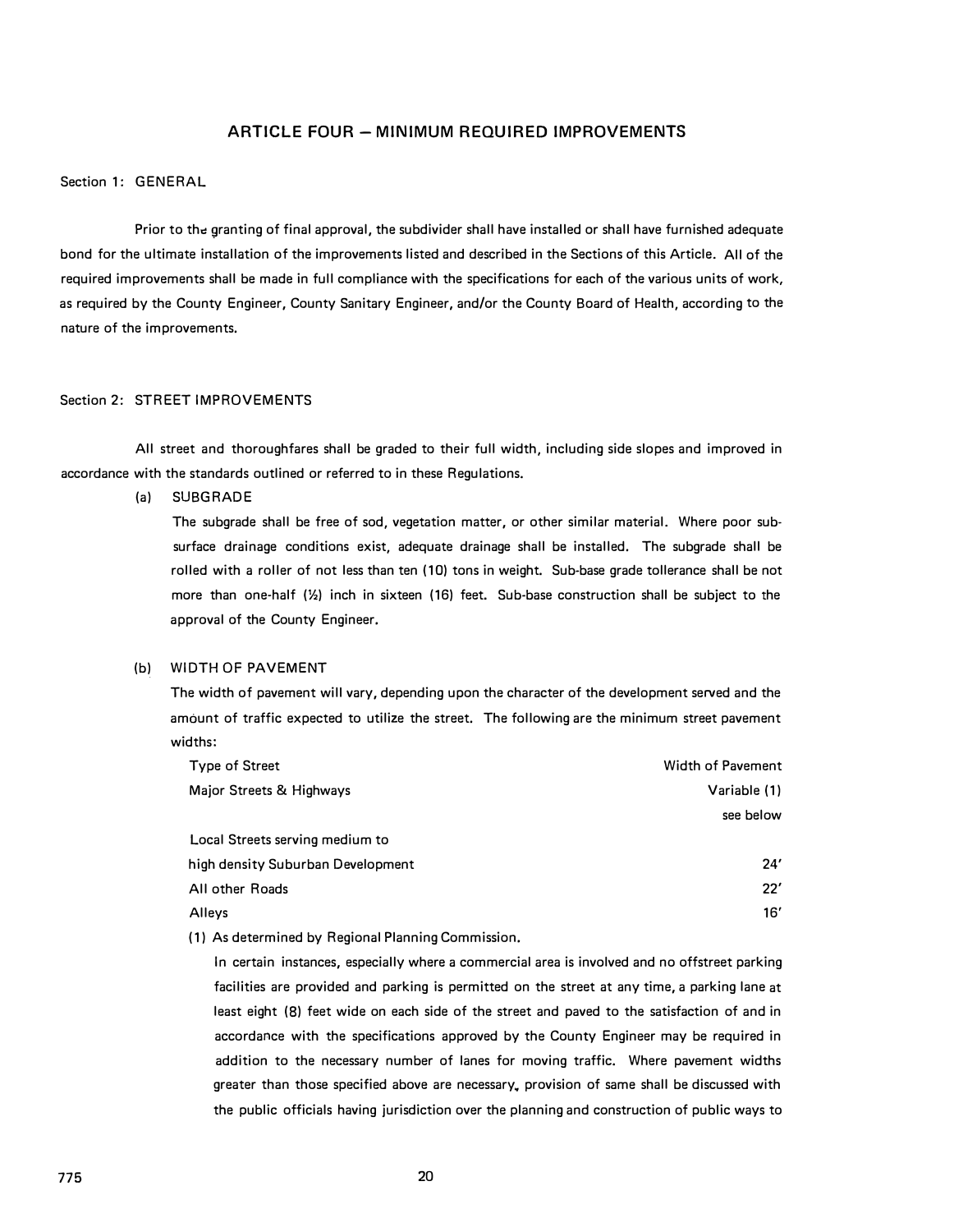determine whether or not public expenditures for such additional width can or should be made simutaneously with the subdivider's improvement program.

#### (c) PAVEMENT DESIGN

Pavement design calculations shall be submitted with the soils report, typical section and any alternates considered for the County Engineer's approval, by the developer's source.

#### (d) TIME OF CONSTRUCTION

The County Engineer reserves the right to determine the proper time for the application of the surface course; but in no event will the subdivider be required to defer the construction of the surface course for a period in excess of that specified by the County Engineer for the completion of the required improvements as provided in Section 10 of this Article. The subdivider �hall give prior notice to the County Engineer as to the time when the construction of the base and surface courses is to be started so that the work may be performed under the supervision of the County Engineer or his duly authorized agents.

# (e) CURBS AND GUTTERS

- (1) The requirement of curbs or curbs and gutters will vary in accordance with the character of the area and the density of development involved. In urban or suburban areas, curbs are necessary to control storm water run-off and to clearly define driving and parking areas.
- (2) Where residental lot frontages are less than 85' in commercial developments or where other similiar intensive urban uses exist or are anticipated, curbs shall be ordinarily required. The installation of curbs may be required on major, secondary, and minor highways if such construction is deemed necessary for public safety.
- (3) Where curbs exist on abutting properties, their extension will ordinarily be required throughout the proposed subdivision.
- (4) Where curbs are not required, adequate gutters shall be graded and protected by seeding or appropriate surfacing.
- (5) Curbs may be of the wall type or may be combined with gutters built of concrete. Curbs shall be constructed °in conformance with the current "Construction and Material Specifications" of the Department of Highways, State of Ohio, as they may pertain to this type of improvement.

#### Section 3: SIDEWALKS

Concrete sidewalks having a minimum width of four (4) feet and having minimum thickness of four (4) inches shall be installed along both sides of major streets and along both sides of other streets, whenever the lots fronting thereon have an average area of less than 8,000 square feet. In other instances, the Regional Planning Commission may require such sidewalks as it deems necessary to provide for safety of pedestrians in walking to schools or similiar major destinations. Concrete sidewalks shall be constructed in conformance with the current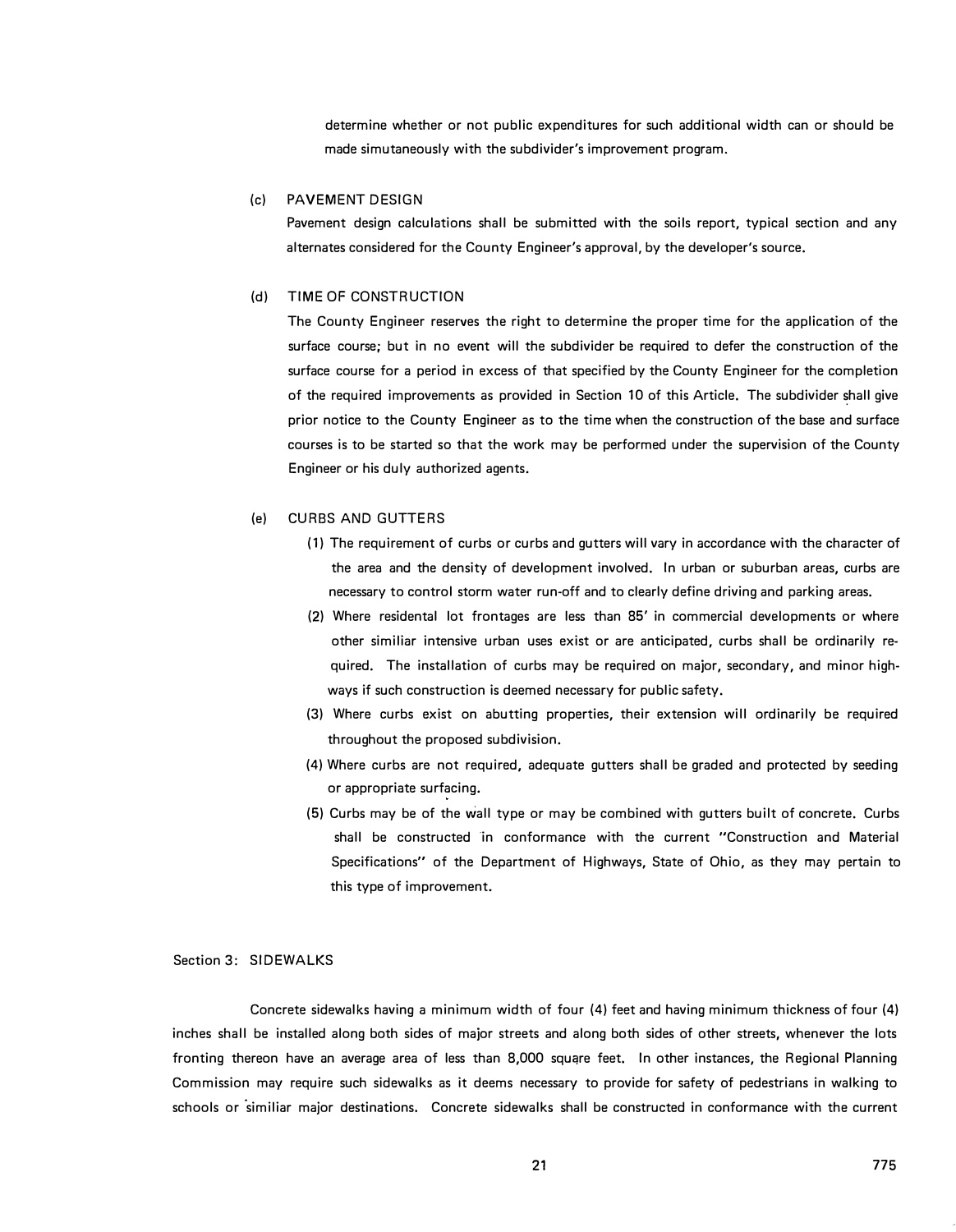"Construction and Material Specifications" of the Department of Highways, State of Ohio, as they may pertain to this type of improvement. Location of sidewalks shall be approved by the County Engineer.

 $\hat{\mathbf{x}}$ 

#### Section **4: DRAINAGE**

All necessary facilities, including underground pipe, inlets, catch basins, or open drainage ditches, as determined by the County Engineer, shall be installed to provide for the adequate disposal of sub-surface and surface water and maintenance of natural drainage courses. All storm drainage facilities within the subdivision shall connect to an adequate drainage outlet. A drainage plan shall be submitted simultaneously with the plat of any subdivision, showing the proposed scheme of surface drainage and when approval has been given, the drainage system shall be constructed in conformance with the approved plan. Construction shall be subject to inspection and approval by the County Engineer.

Approval of the drainage system does not constitute acceptance by the County of that system for maintenance purposes. These systems may become public watercourses under Chapter 6131 of Ohio Revised Code.

# (a) STORM SEWERS AND STORM WATER DRAINAGE:

A drainage system adequate to serve the needs of the entire subdivision will be required in the new subdivisions. Where an adequate public storm sewer main is available at the plat boundary, the subdivider shall construct a storm sewer system and connect with such storm sewer main. If such storm sewer systems are not accessible, adequate storm water drainage shall be provided by drainage channels with easements of adequate width as determined by the County Engineer.

#### (b) CULVERTS & BRIDGES

When drainage channels intersect any street right-of-way, it shall be the responsibility of the subdivider to have satisfactory bridges and culverts designed and constructed. Where culverts are required, the following minimum requirements shall be observed.

- (1) All culverts shall extend across the entire right-of-way width of the proposed road. The minimum diameter of a culvert pipe shall be 18". Head walls depending on existing drainage conditions may be required.
- (2) Driveway culverts shall have a minimum length of twenty (20) feet. The minimum diameter of driveway culverts shall be twelve (12) inches. The driveway culverts shall be laid so as to maintain the flow line of the ditch or gutter. Head walls may be required.

#### Section 5: MONUMENTS

Permanent monuments shall be accurately set and established at the intersections of all outside boundary lines of the plat; at intersections of these boundary lines with all street lines; at diagonally opposite corners of each street intersection; at the beginning and end of all curves; at points on curves where the radius or direction changes; and at such other points as are necessary to establish definitely all lines of the plat, except those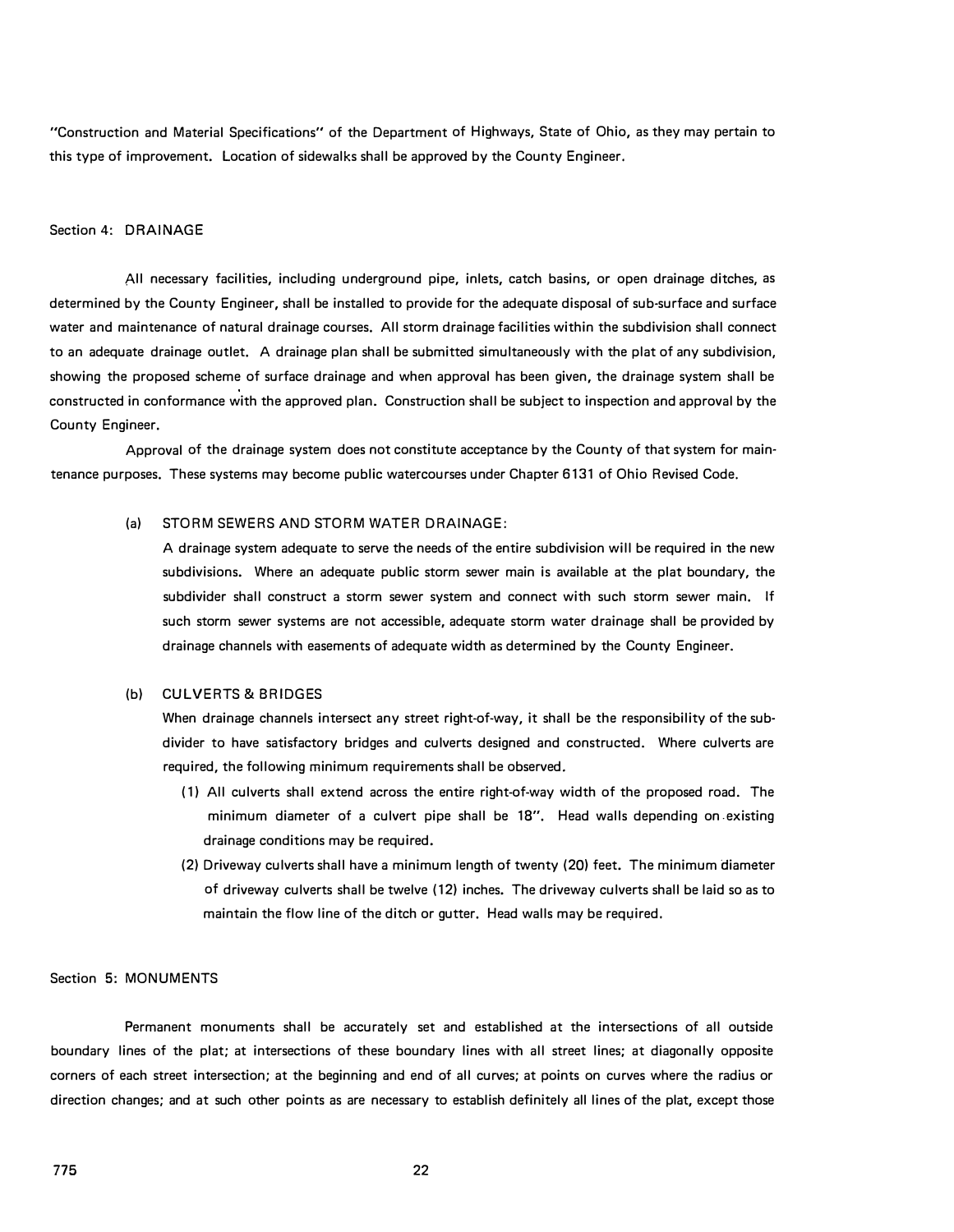outlining individual lots. In general, permanent monuments shall be placed at all critical points necessary to correctly lay out any lot in the subdivision. Monuments on the perimeter survey shall consist of 6" round or square. concrete posts at least 4 feet long, flush with surface and carrying a point marker in the top surface,

#### Section 6: STREET NAME SIGNS

Street name signs, of a type similar to those in use throughout the County, shall be erected at all intersections. The location of signs shall be approved by the County Engineer.

# Section 7: WATERLINES

#### (a) PUBLIC WATER SUPPLY

The location of any waterlines within the right-of-way shall be approved by the County Engineer. Where public water supply is available as determined by the Regional Planning Commission, the subdivider or developer shall construct a system of water mains and connect with this public water supply and provide a connection for each sublot. Plans for public water supplies shall be submitted to and approved by the Ohio Environmental Protection Agency as required by Section 6111.44 of the Ohio Revised Code and the local authority having this jurisdiction.

#### $(h)$ PUBLIC WATER DISTRIBUTION SYSTEMS

Public wells and other public water distribution systems shall meet the requirements of the State Department of Health as cited in Sections 3701.18 to 3701.21, inclusive, of the Revised Code, Title XXXVII, Health-Safety-Morals of the State of Ohio.

Public wells and other public water distribution systems may be accepted for maintenance and operation by the County Sanitary Engineer if the ownership vested in the County and if the water distribution system has been constructed according to specifications, and if it has been approved by the Sanitary Engineer.

# (c) LOCATION AND CONSTRUCTION OF INDIVIDUAL PRIVATE WELLS

Individual private water wells may be used within a subdivision in lieu of a public water supply distribution system when it can be reasonably shown that such wells will be properly installed, located, and properly isolated from all possible sources of contamination. In determining such factors, the regulations and/or laws in effect by the Ohio Department of Health, Ohio Environmental Protection Agency, Ohio Department of Natural Resources or the local Board of Health shall be employed by the subdivider or developer. No individual water wells shall be provided within a subdivision without the expressed written approval of the regulatory agency having jurisdiction.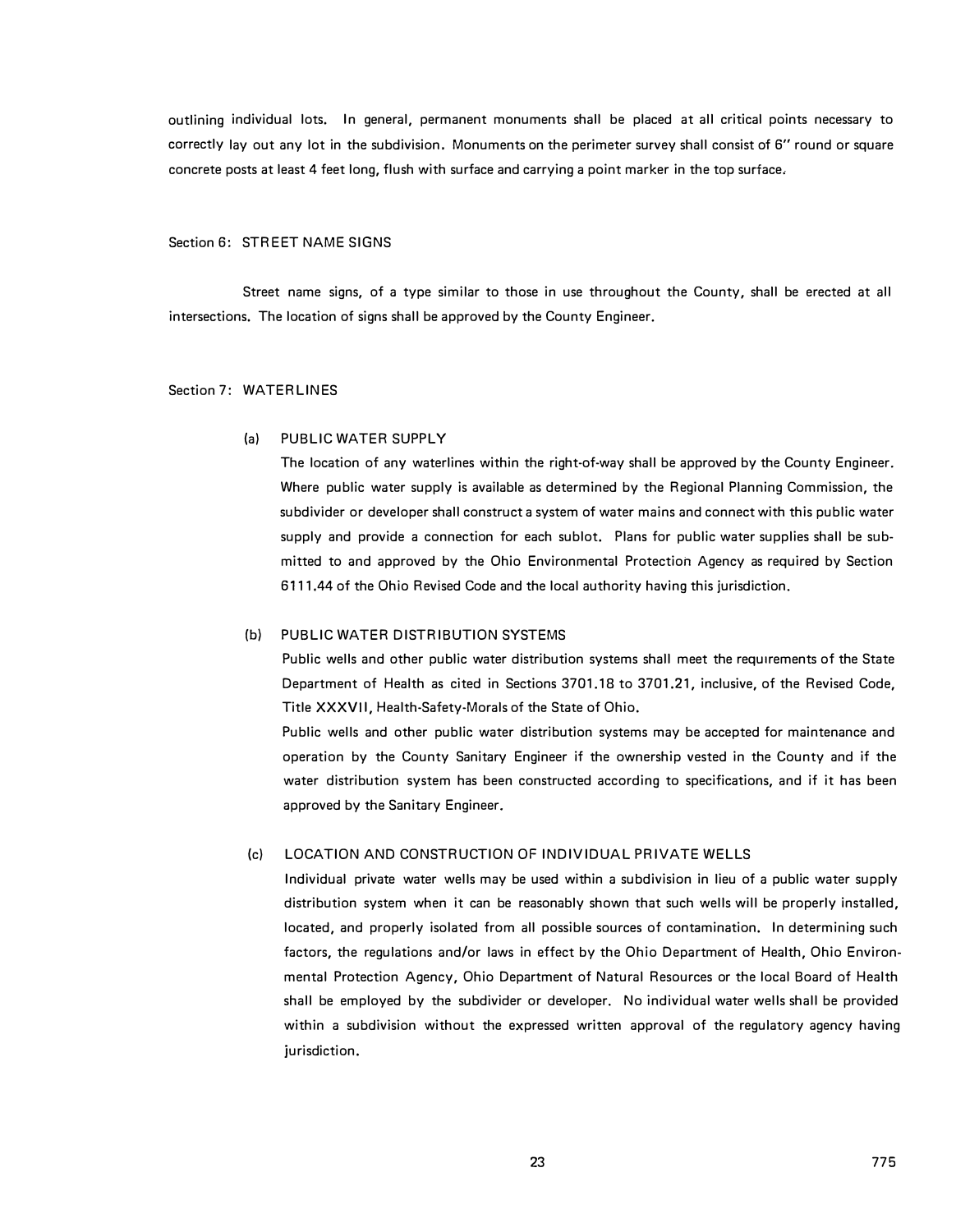#### Section 8: SANITARY SEWERS

(a) Location of sanitary sewers within a right-of-way shall be approved by the County Engineer. If a subdivision can be reasonably served by the extension of an existing public sanitary sewer, as determined by the Commission, the subdivider or developer shall provide a system of sanitary sewer mains and shall provide lateral connections for each. Whenever main lines are installed, sewer taps shall be extended to right-of-way lines and properly plugged. Connections to public sanitary sewer lines shall be subject to the approval of and according to the specifications of the County Sanitary Engineer and the Ohio Environmental Protection Agency as required by Section 6111.44 of the Ohio Revised Code.

# (b) INDIVIDUAL SEWAGE DISPOSAL FACILITIES

- ( 1) Residential Subdivisions In the event individual sewage disposal systems are proposed, they shall not be approved for subdivisions unless the provisions of Regulation HE 29-03 of the Ohio Sanitary Code can be met regarding such systems as determined by the Sandusky County Board of Health as stipulated in Regulation HE 29-03 of the Ohio Sanitary Code.
- **(2)** Commercial or Industrial Subdivisions No individual sewage disposal system shall be installed in any proposed commercial or industrial subdivision unless plans have been submitted to and approved by the County Engineer, County Sanitary Engineer, and the Ohio Environmental Protection Agency as provided in Section 6111 .44 of the Ohio Revised Code.

# Section 9: OTHER IMPROVEMENTS

- (a) Electrical service, gas mains and other utilities should be provided within each subdivision. Whenever such facilites are reasonably accessible and available, they may be required to be installed within the area prior to the approval of the final plat. Trees may be planted along the streets outside the right-of-way. The location of utilities shall be approved by the County Engineer.  $\mathbf{r}$
- (b) The subdivider will contact the Soil and Water Conservation District and submit the subdivision plan for review and comments. The Soil and Water Conservation District will review the plans in regards to preventing erosion and sedimentation and will make written comments to the subdivider and the Regional Planning Commission.

# Section 10: IMPROVEMENTS BOND

The improvements and standards therefore described in this Article have been adopted by the County Commissioners of Sandusky County at a meeting on November 15, 1966, and no final or official submittal of any subdivision shall be approved unless (a) the improvements listed in the sections of this Article have been satisfactorily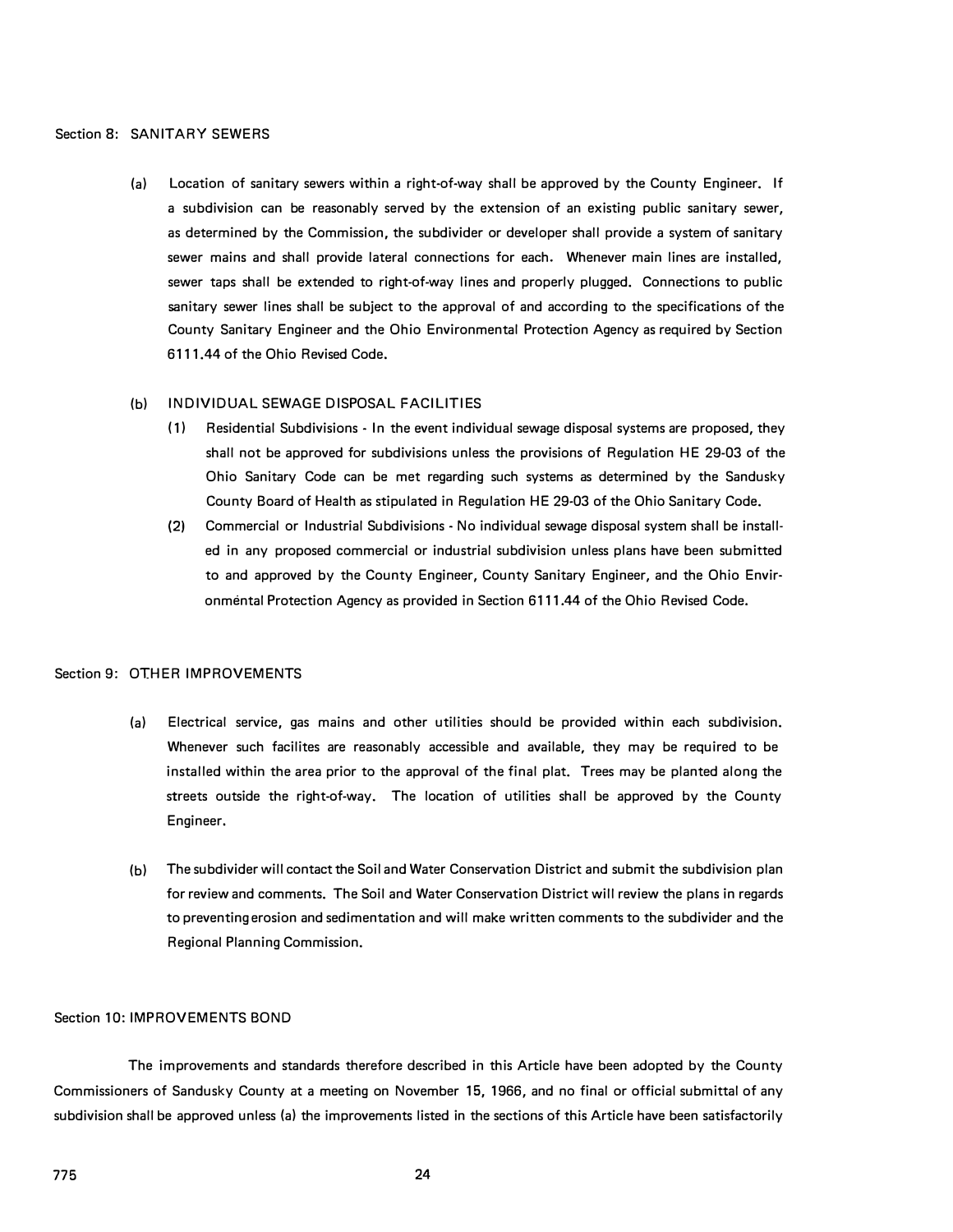completed prior to such approval or (b) the subdivider shall file with' the County Commissioners a surety bond, cashier's or certified check, the amount and character of which shall be approved by the County Engineer, for improvements under Sections 2 through 6, and by the County Sanitary Engineer or acting Sanitary Engineer, for Sections 7 through 8 of this Article. This bond guaranteeing to the County that such improvements will be construct· ed and completed in a satisfactory manner and within a period specified by the County Engineer, but such period shall not exceed two (2) years, Said bond or checks shall be approved by the County Prosecutor and shall be made payable to, and enforceable by, Board of County Commissioners, Sandusky County, Ohio. Upon satisfactory completion of the improvements and approval of the same in writing by the County Engineer and the County Sanitary Engineer, and with the presentation of letters of certification of payment in full of all contractors, subcontractors, suppliers of materials, engineers, surveyors and all inspection fees or other fees incurred by the installation of the improvements by the subdivider, the bonds may be released in writing by the Clerk of the County Commissioners, or the cashier's or certified check may be returned to the developer.

#### Section 11: PROVISIONS FOR MAINTENANCE AND OPERATION

Where the subdivision contains sewers, sewage treatment plants, drainage systems, water supply systems, park areas, or other physical facilities, necessary or desirable for the welfare of the area and which are of common use or benefit and which are of such character that the County or other public agency does not desire to maintain them, then provisions shall be made by trust agreements, which are a part of the deed restrictions and which are acceptable to the County Planning Commission and the County Sanitary Engineer or acting Sanitary Engineer for the proper and continuous maintenance and supervision of such facilities by the lot owners in the subdivisions.

#### Section 12: VARIANCES

Where topography and other physical conditions make full compliance with the minimum required improvements of Article IV an undue hardship upon the owner, the Commission may refer the problem of compliance to the County Engineer for recommendations as to permissable variances.

 $\bar{z}$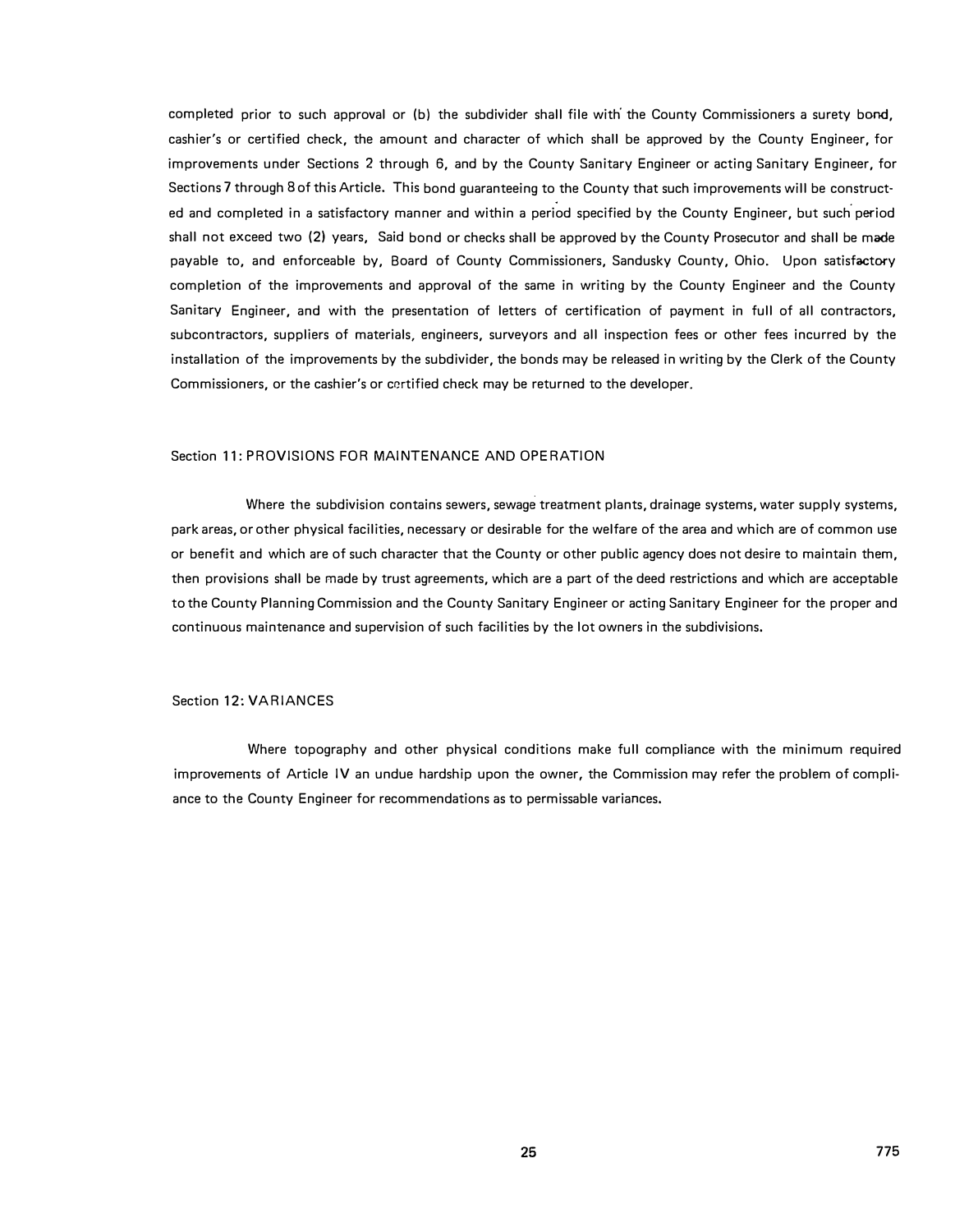# **ARTICLE FIVE - SUBDIVISION DESIGN STANDARDS**

#### Section 1: GENERAL

The arrangement, character, extent, width and location of major, secondary and minor streets or highways shall conform with the Provisions of These Regulations. Other streets shall conform to the recommendation of the Regional Planning Commission based on existing and planned streets, topography, public safety and convenience and proposed uses of land.

#### Section 2: STREETS

- (a) DESIGN AND ARRANGEMENT
	- **(1)** The arrangement of streets in new subdivisions shall make provision for the continuation of the principal existing streets in adjoining area (or their proper projection where adjoining land is not subdivided) insofar as they may be deemed necessary for public requirements. Every subdivision shall have access to a public right-of-way, as required by Section 5553.02 of Ohio Revised Code.
	- **(2)** The street and alley arrangement shall be such as not to cause hardship to owners of adjoining property when they plat their own land and seek to provide for convenient access to it. Residential streets shall be so designed as to discourage through traffic, but offset streets should be avoided.
	- **(3)** The angle of intersection between minor streets and major streets should not vary by more than ten degrees from a right angle. All other streets should intersect each other as near to a right angle as possible and no intersection of streets at angles of less than seventy (70°) degrees shall be permitted.
	- **(4)** Residential streets shall be designed to discourage through traffic which may otherwise use secondary or major highways, and whose origin and destination are not within the subdivision. Residential streets extending for considerable distance, parallel to any secondary or major street, should be avoided.

#### **(b) ALIGNMENT**

- **(1)** Vertical for main thoroughfares profile grades shall be connected by vertical curves of a minimum length equivalent to twenty (20) times the algebraic difference between the rates of grade, expressed in feet per hundred; for secondary and minor streets and alleys, fifteen **(15)** times.
- **(2)** Minimum Horizontal radii of centerline curvature:

| Main thoroughfares      | 120 | 475 ft.   |
|-------------------------|-----|-----------|
| Secondary thoroughfares | 190 | $300$ ft. |
| <b>Minor Streets</b>    | 280 | $200$ ft. |

A minimum 50' tangent shall be introduced between reverse curves.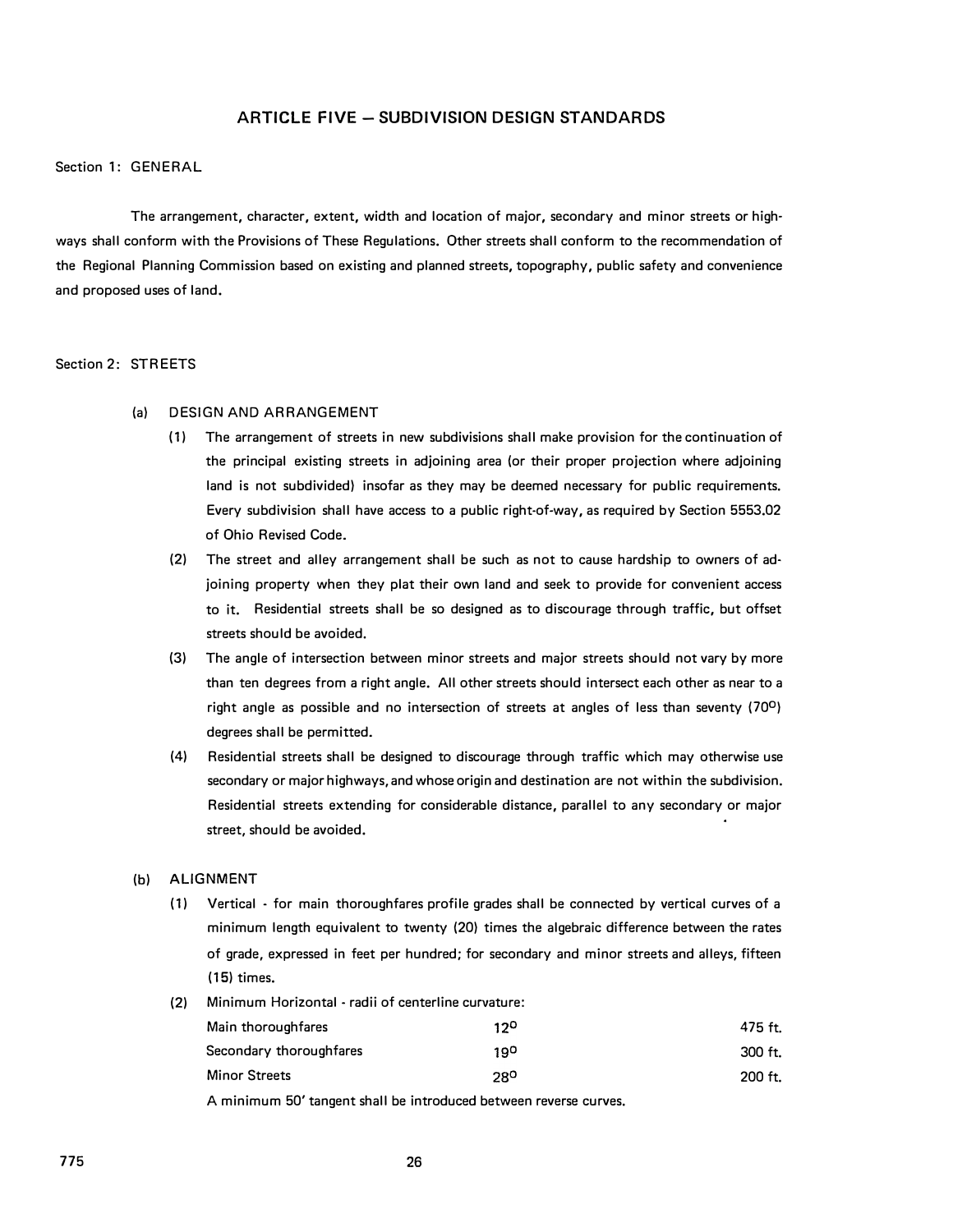- (3) Visability Requirements.
	- ( 1) Minimum vertical visibility (measured 4½ ft. eye level to tail light 18" above ground level).

1000 ft. on main thoroughfares

500 ft. on secondary thoroughfares

200 ft. on minor streets

(2) Minimum horizontal visibility shall be:

500 ft. on main thoroughfare measured on centerline

300 ft. on secondary thoroughfare measured on centerline.

200 ft. on all other streets, measured on centerline.

## (c) STREET AND ALLEY WIDTH

- (1) The width of all major thoroughfares shall conform to the widths designated by the Regional Planning Commission.
- (2) The minimum right-of-way widths of all other streets shall be sixty (60) feet.
- (3) The minimum width of streets in single and two-family districts shall be sixty (60) feet and the pavement width shall be twenty-two (22) feet, except where there are unusual topographical or other physical conditions, the Regional Planning Commission may require a greater width for a minor street. The width of minor streets serving multiple dwellings shall be sixty (60) feet and the pavement width shall be twenty-eight (28) feet.
- (4) Half-streets: Dedication of half-streets shall not be permitted. Where a dedicated or platted half-street or alley exists adjacent to the tract being subdivided, the other half shall be platted, if deemed necessary by the Commission.
- (5) Alleys: Alleys shall not be permitted in single or two-family districts. They may, however, be required in multiple dwelling developments where they should have a minimum width of 20 feet. Alleys are required in the rear of all commercial and industrial lots, if no other provisions are made for adequate service access or for parking. The rights-of-way of such alleys shall not be less than twenty (20) feet and dead-end alleys shall not be permitted.

#### (d) CUL-DE-SACS

Each cul-de-sac shall be provided with a turn-around having a minimum right-of-way radius of sixty (60) feet. The outside of the road surface within the turn-around right-of-way shall have a minimum radius of fifty (50) feet. The maximum length for a cul-de-sac shall be 600 feet.

#### (e) DEAD-END STREETS

Dead-end streets, designated to be so permanently, shall not be permitted. Any dead-end street of a temporary nature, if longer than two-hundred (200) feet or fronted by existing lots, shall have a surface turning area equal in diameter to the width of said street at its termination. Attention is invited to the requirements of O.R.C. Section 5553.02.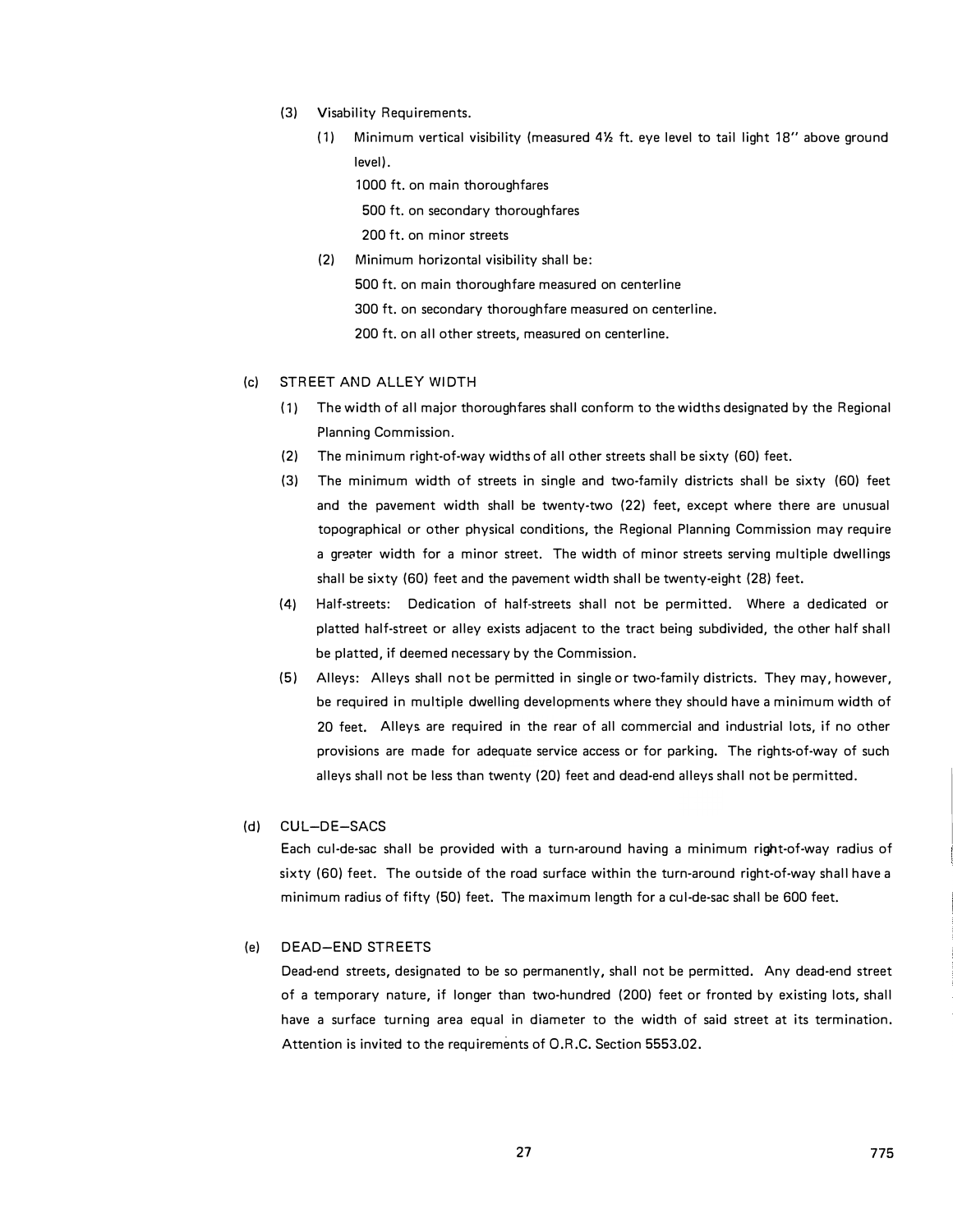#### (fl STREET GRADES

No street grade shall be less than one-tenth ( 1 /10) of one ( 1) percent and shall not exceed the following with due allowances for reasonable vertical curves.

| Main or arterial highway | 5% |
|--------------------------|----|
| Secondary thoroughfares  | 6% |
| Minor Streets and Alleys | 8% |

# (g) EASEMENTS

Easements of at least ten ( 10) feet in width shall be provided on each side of all rear lot lines and along side lot lines, where necessary, for poles, wires, conduits, and gas mains. Additional width may be required for necessary access to the utility involved. Easements may also be required along or across lots where engineering design or special conditions may necessitate the installation of water and sewer lines outside public rights-of-way. A five (5) foot easement shall be required on one side of an alley to accommodate pole lines. For lots facing on curvilinear streets, the rear easement should consist of straight lines with a minimum number of points of deflection.

#### (h) BLOCK

(1) No block shall be longer than 800 feet nor less than 400 feet, except in unusual circumstances. Where a subdivision adjoins a major highway, the greater dimension of the block shall front along such major highway to minimize the number of points of ingress or egress.

#### (i) LOTS

- ( 1) The lot arrangement and design shall be such that sublots will provide satisfactory and desirable building sites, properly related to topography and the character of surrounding development.
- (2) All side lines of lots shall be at right angles to street lines and radial to curved street lines except where a variation to this rule will provide a better street and sublot layout. Lots with double frontage shall be avoided.
- (3) No lot shall have less area or width than is required by the Board of Health and Zoning Regulation applying to the area in which it is located.
- (4) Lots which cannot reasonably be served by a public or private sanitary sewer and are not within reasonable distance of a public or private water supply main, shall have a minimum width of 100 feet, measured at the building line and a minimum area of 20,000 square feet, or as may be required by regulations of the Board of Health.
- (5) In case of soil conditions or other physical factors which may impair the health, welfare and safety of the neighborhood in which subdivision may be located, upon recommendation of the Sandusky County Board of Health or County Engineer, the Commission may require large lot widths and lot areas as deemed necessary.
- (6) No corner lot shall have a width at the building line of less than seventy-five (75) feet. Either of the two (2) sides of a corner lot fronting on a street may be designated the front of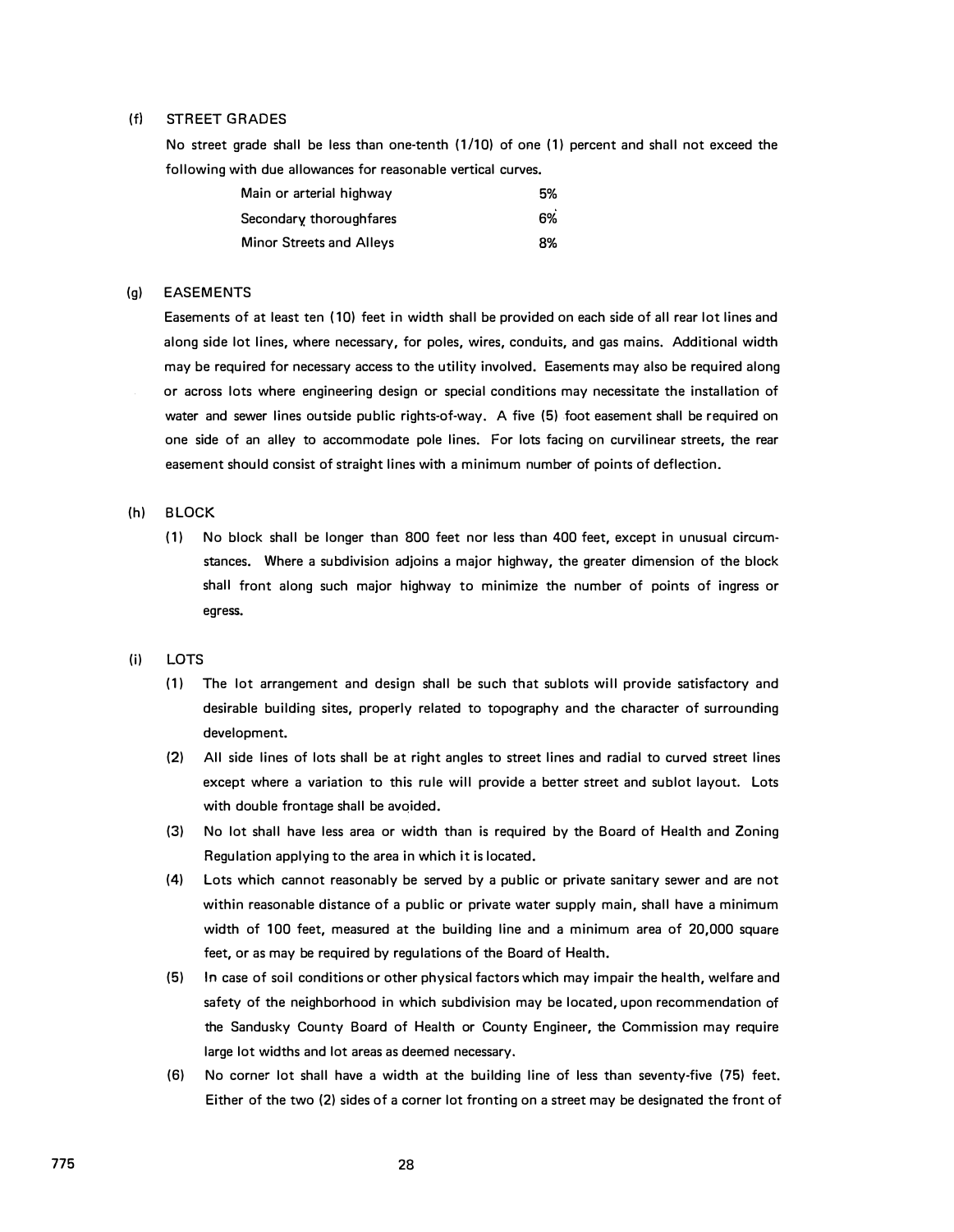a sublot, provided the rear yard shall always be opposite the frontage so designated.

(7) All corner lots, be they at the intersection of the right-of-ways of two streets or of an alley and a street, shall have a curve with a minimum radius of twenty (20) feet joining the two (2) sidelines of said rights-of-ways.

# (j) STREET NAMES

Where new names are required for new streets in unincorporated areas, the names shall meet with the approval of the County Regional Planning Commission. Continuations of existing streets shall carry the identical name as the existing street.

#### (kl ACCEPTANCE OF STREETS

- ( 1) The approval of a plat by the Board of County Commissioners shall not be deemed to be an acceptance of the dedication of any public street, road or highway dedicated in such plat, 0.R.C. Section 711.041.
- (2) The County Enginner shall, upon written request by the owner of the land upon which the street has been constructed, check the construction and if the County Engineer finds that such street has been constructed in accordance with the specifications set forth on the approved plat, and that such street is in good repair, then such finding, endorsed on the approved plat, shall constitute an acceptance of the street for public use by the County, (O.R.C. Section 711.091 ).

# Section 3: BUILDING LINES AND EASEMENTS

# (a) BUILDING LINES

Where the subdivided area is not under zoning control and is to be used for residential purposes, the building lines shall be established at a minimum of 35 feet from the road or street right-of-way.

Restrictions requiring greater setbacks than the above may be required for commercial and industrial uses as determined by the Regional Planning Commission.

#### (b) EASEMENTS

Easements of at least ten ( 10) feet in width shall be provided on each side of all rear lot lines and along side lot lines, where necessary, for poles, wires, conduits and gas mains. Easements may also be required along or across lots where engineering design or special conditions may necessitate the installation of water and sewer lines outside public rights-of-way. A five (5) foot easement shall be required on one side of an alley to accomodate pole lines. For lots facing on curvilinear streets, the rear easement should consist of straight lines with a minimum number of points of deflection.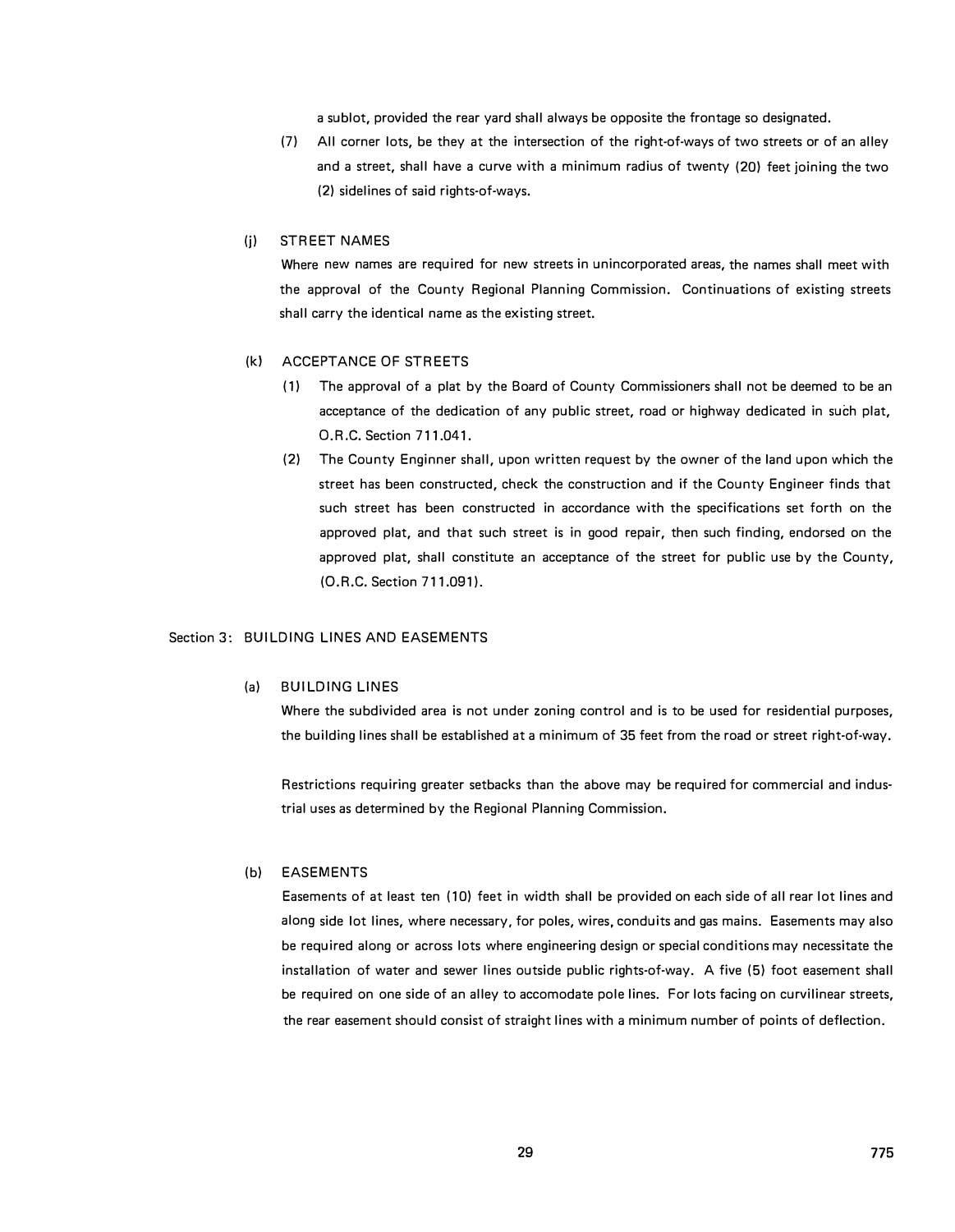#### Section 4: PUBLIC SITES AND OPEN SPACES

#### (a} EASEMENT ALONG STREAMS

Whenever any stream or important surface drainage course is located within the area being subdivided, the subdivider shall provide a permanent easement dedicated to the proper authority for the purpose of widening, deepening, relocating, improving or protecting the stream for drainage of public use. The width of such easement shall be as determined by the County Engineer.

#### (b) LAND SUBJECT TO FLOODING OR CONTAINING POOR DRAINAGE FACILITIES

The right is reserved to disapprove any subdivision which is subject to periodic flooding or which contains extremely poor drainage facilities. However, if the subdivider agrees to make such improvements as will make the area completely safe for residential occupancy, the subdivision may be approved, subject, however, to the approval of the County Board of Health and the County Engineer.

#### (c} PARKS AND OPEN SPACES

- ( 1} Due regard shall be shown for preserving outstanding scenic, historic and cultural features as determined by the Regional Planning Commission.
- (2) If a subdivider divides ten (10) or more acres in a subdivision, he shall have the option to:
	- (i) Dedicate a minimum of five (5) per cent of the net area of the subdivision as open space;
	- (ii) Donate a fee equivalent to twenty-five (\$25.00) dollars per lot to the Sandusky County Park District for the acquisition of open spaces and recreational land.
	- (iii) Provide an average of 20,000 square feet per lot in the intended subdivision for on lot disposal.
	- (iv) Provide a minimum to 12,000 square feet per lot with sanitary sewer and water facilities;
	- (v) Provide a minimum of either 16,000 square feet with either sanitary sewer without water facilities or water facilities without sanitary sewer in the intended subdivision.
- (3) If adjacent land is subdivided, the sum of all areas subdivided after adoption of the revisions to the Subdivision Regulations, will form the total acreage of the subdivision.
- (4) Any lands that have been dedicated to open space purposes through this program may be transferred to suitable public park agencies, non-profit home owners' and renters' associations or the Sandusky County Board of Park Commissioners, at the discretion of the Sandusky County Regional Planning Commission, subject to acceptance by the respective agency, with the provision that the recipient agency shall be responsible for the maintenance appropriate to the designated lands.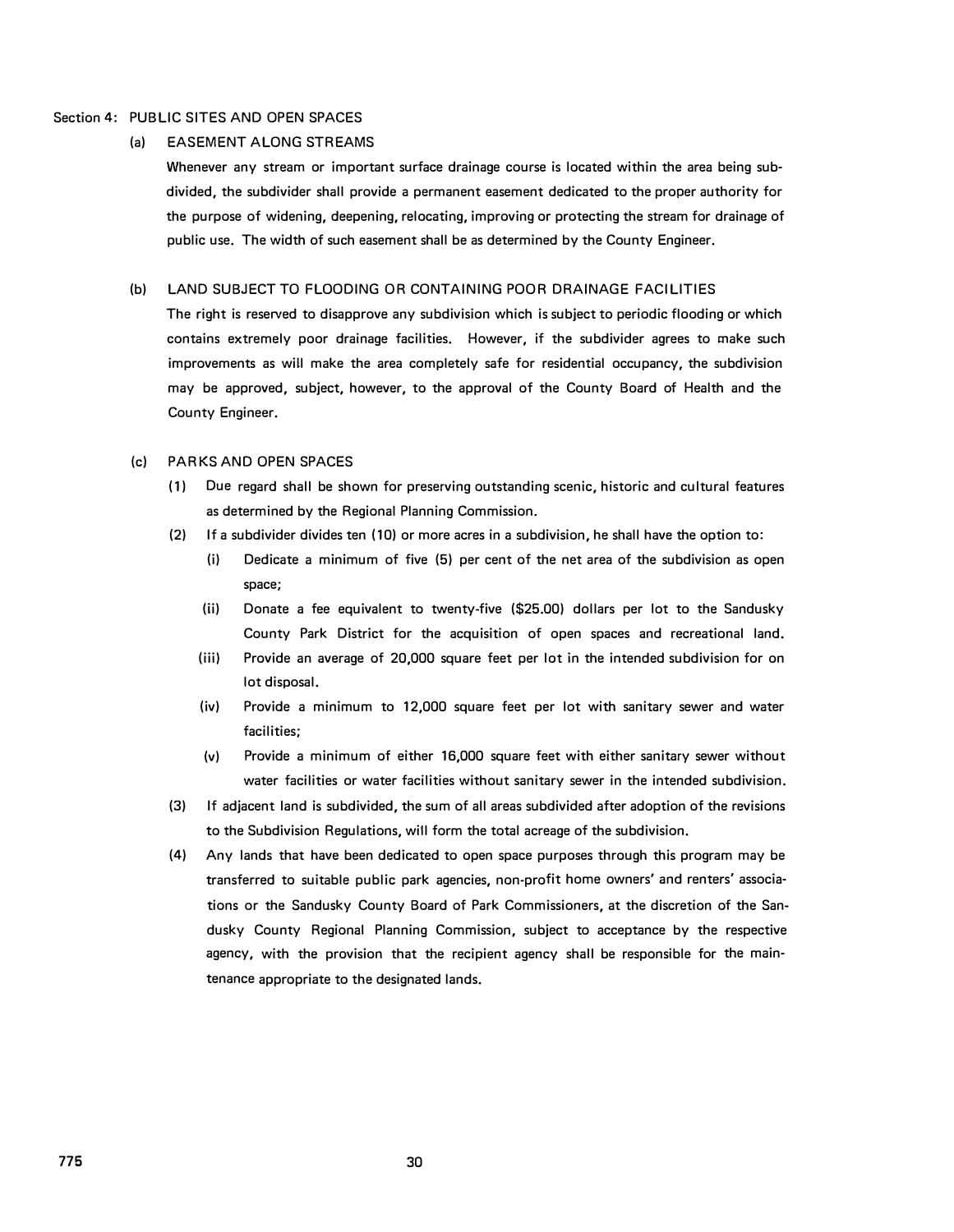# **ARTICLE SIX - ENFORCEMENT**

## Section 1: RECORDING OF A PLAT

No plat of any subdivision shall be entitled to be recorded in the Office of the Recorder of the County or have any validity until it shall have been approved in the manner prescribed in These Regulations. In the event any such unapproved plat is recorded, it shall be considered invalid and the Commission shall institute proceedings to have the plat stricken from the records of Sandusky County, State of Ohio.

## Section 2: SALE OF LAND WITHIN SUBDIVISIONS

No owner or agent of the owner of any land located within a subdivision shall transfer, sell, agree to sell, or negotiate to sell any land by reference to, exhibition of, or by the use of a plan or plat of a subdivision before such plan or plat has been approved and recorded in the manner prescribed in These Regulations. Any sale or transfer contrary to the provisions of this section is void. The description of such lot or parcel by metes and bounds in the instrument of transfer or other documents used in the process of selling or transferring shall not exempt the transaction from the provisions of These Regulations.

#### Section 3: PERMITS

- (a) Building or repair permits shall not be issued for any structure on a lot in a subdivision for which a plat has not been approved and recorded in the manner prescribed in These Regulations.
- (b) No owner or agent of the owner of any land shall be entitled to a permit for the installation of wells and septic tanks upon any lots in a subdivision for which a plat has not been approved and recorded in the manner prescribed in These Regulations.

# Section 4: REVISION OF PLAT AFTER APPROVAL

No changes, erasures, modification or revisions shall be made in any plat of a subdivision after approval has been given by the Regional Planning Commission, and endorsed in writing on the plat, unless the plat is first re-submitted to the Commission.

Section 5: FEES

(a) At the time of submitting a preliminary plan, the subdivider shall pay a filing fee. The Board of County Commissioners shall establish a schedule of fees, charges and expenses, and a collection procedure for these fees. The schedule of fees shall be posted in the office of the County Comm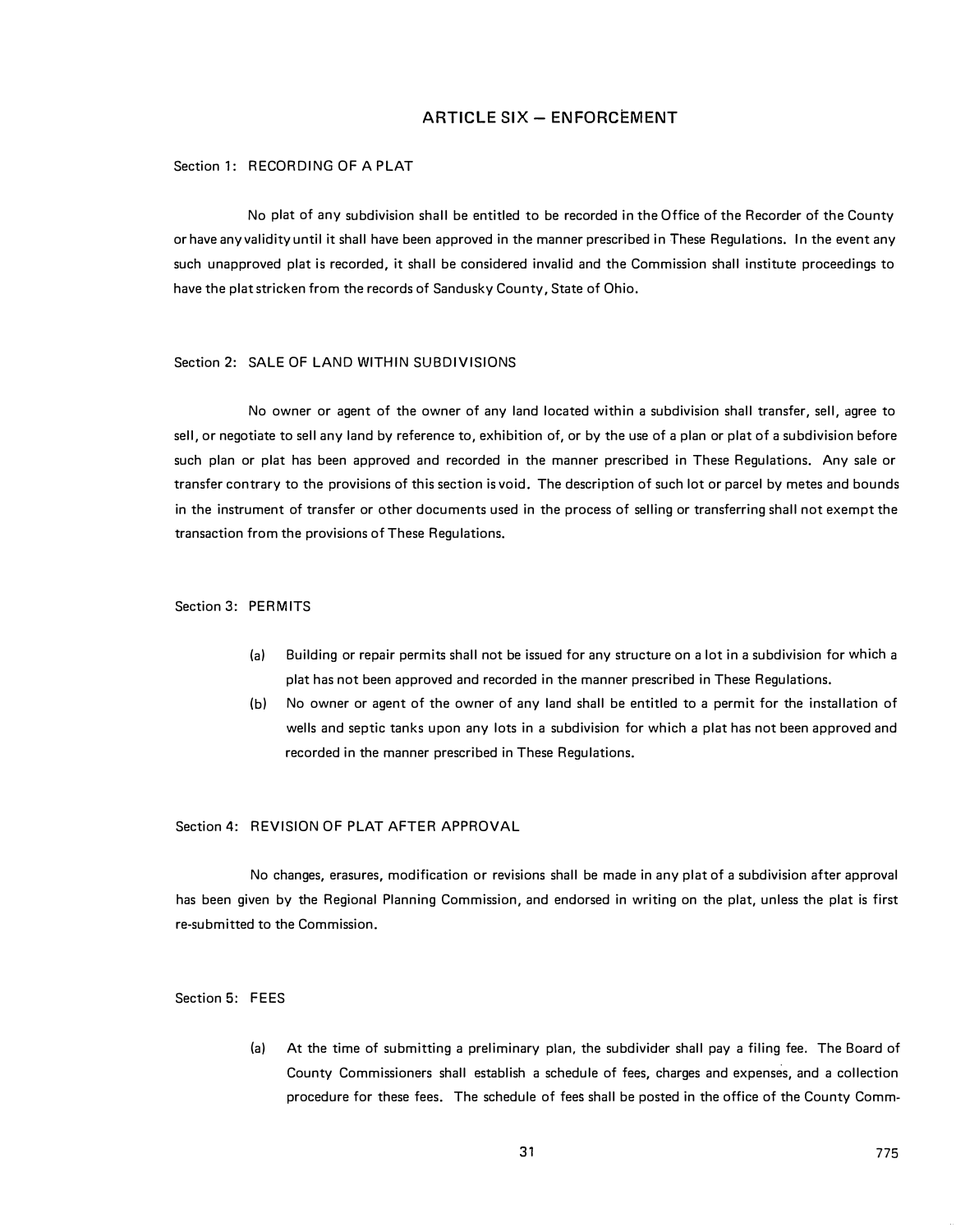issioners, and may be altered, or amended only by the Board of County Commissioners. Until all applicable fees, charges, and expenses have been paid in full, no action shall be taken on any application or appeal.

- (b) The filing fee shall be paid in legal tender or by check or money order made payable to the Board of County Commissioners, Sandusky County, Ohio, and deposited with the Clerk of the Board of County Commissioners.
- (c) In the event that a preliminary plan is disapproved by the Planning Commission before any physical inspection has been made of the site, then the Commission may - at its discretion - order that the developer be refunded an amount not to exceed one-half (½) of the filing fee paid to the Clerk of Board of County Commissioners.

#### Section 6: PENALTIES

- (a) Whoever violates any rule or regulation adopted by the legislative authority of a municipal corporation or the Board of County Commissioners of Sandusky County for the purpose of setting standards and requiring and securing the construction of improvements with a subdivision, or fails to comply with any order, pursuant thereto, shall forfeit and pay not less than One Hundred ( 100) Dollars nor more than One Thousand (1,000) Dollars. Such sum may be recovered with costs in a civil action brought in the Court of Common Pleas of the County in which the land lies relative to which such violation occured, by legal representative of the village, city or county, in the name of such village, city or county and for the use thereof.
- (b! A County Recorder who records a plat contrary to the provisions of these Regulations shall forfeit and pay not less than One Hundred (100) Dollars nor more than Five Hundred (500) Dollars to be recovered with costs in a civil action by the Prosecuting Attorney in the name and for the use of the County.
- (c) Whoever, being the owner or agent of the owner of any land within or without a municipal corporation, transfers any lot, parcel or tract of such land from or in accordance with a plat of a subdivision before such plat has been recorded in the Office of the County Recorder, shall forfeit and pay the sum of not less than One Hundred (100) Dollars nor more than Five Hundred (500) Dollars for each lot, parcel or tract of land sold, to be recovered with costs in a civil action by the Prosecuting Attorney in the name for the use of the County. The description of such lot, parcel or tract by metes and bounds in the deed or transfer shall not serve to exempt the seller from the forfeiture provided in this section.
- (d) Any person who disposes of, offers for sale or leases for a time exceeding five (5) years any lot or any part of a lot in a subdivision before provisions of These Regulations are complied with, shall forfeit and pay the sum of not less than One Hundred (100) Dollars nor more than Five Hundred (500) Dollars for each lot or part of a lot so sold, offered for sale or leased, to be recovered with costs in a civil action by the Prosecuting Attorney in the name and for the use of the County.